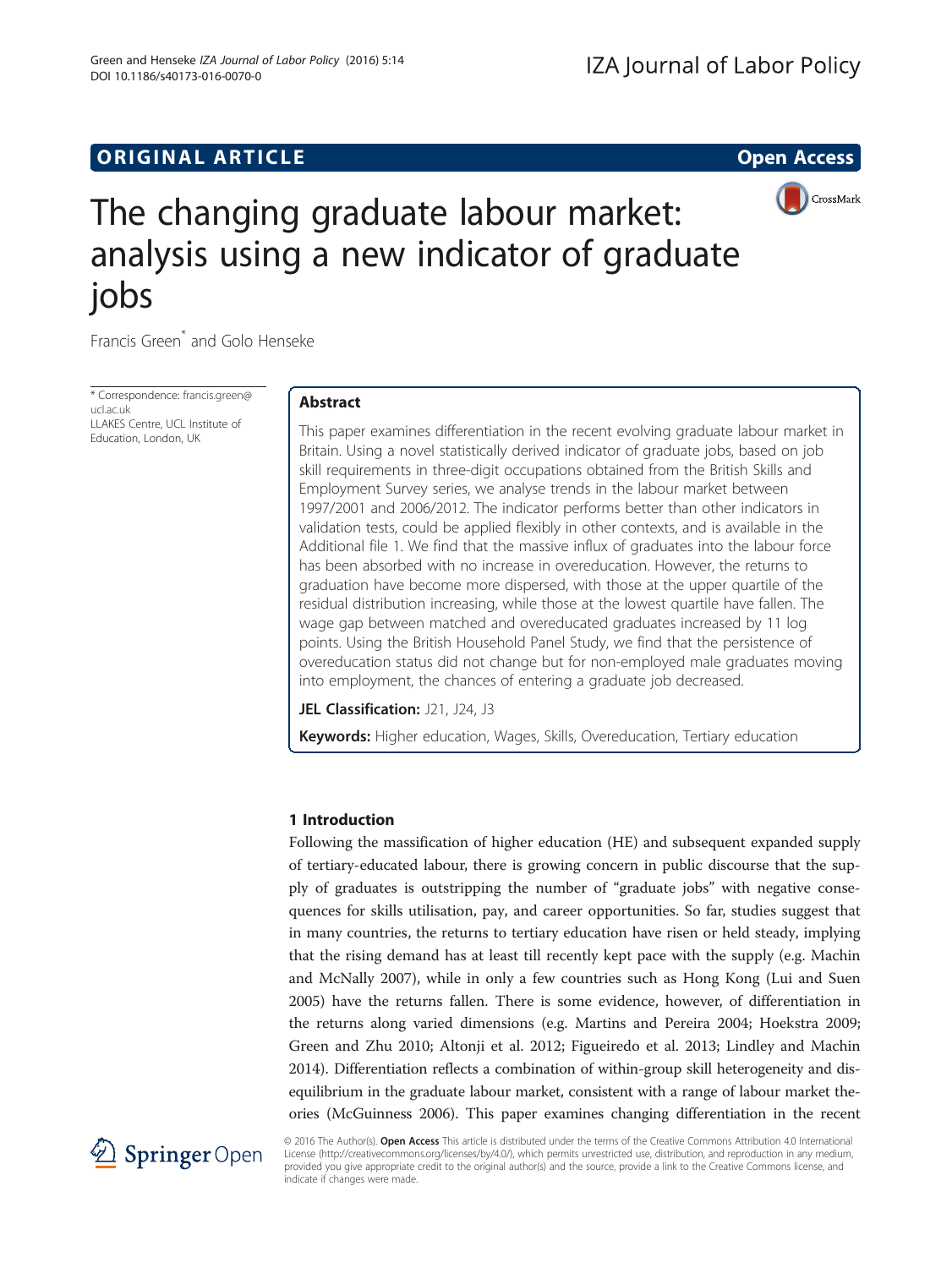evolving graduate labour market in Britain, through the lens of evidence on "graduate jobs" using a new indicator.

Hitherto, discourse on graduate labour markets that focuses directly on supply- and demand-side indicators has been hindered by the lack of a widely accepted, conceptually satisfactory method of classifying occupations as "graduate jobs" or "non-graduate jobs". Existing classifications are used by career advisers, human resource service companies, policymakers, and journalists (e.g. ONS [2013](#page-23-0); Scurry and Blenkinsopp [2011](#page-24-0); Milburn [2009;](#page-23-0) Groom [2013\)](#page-23-0), as well as by researchers studying high-skilled labour markets and graduate overeducation. But no consensus exists as to what constitutes a graduate job. Some classifications are conceptually flawed, using tautological indicators, while others are unsuitable for analysing trends over time or rely on a traditional concept that makes no room for upskilling outside the professional and high managerial occupations. This paper contributes a new method of classifying occupations, which is conceptually valid, based as it is on direct evidence of skill use in jobs, and which is therefore responsive to changes in job skills within jobs. Several empirical tests of its criterion validity support its use over other indicators. While we deploy the indicator to analyse recent changes in Britain's high-skilled labour market, it can be used in a wide variety of settings and for multiple purposes.

While changes in tertiary education mismatch might arise from changes in the efficiency of skills matching institutions or from changing within-group skill heterogeneity, current concern tends to focus on the overall balance of the stock of graduates and graduate jobs, supplemented by potential effects from the great recession. The growth of graduate jobs is linked to the rising demand for high skills, as concluded by the substantial research literature on skill-biased and task-biased technological change (e.g. Acemoglu and Autor [2011;](#page-22-0) Goos et al. [2014\)](#page-23-0). However, questions surround whether the pace of change in demand has been lagging behind the rising graduate supply or indeed whether the growth in high-skills demand has decelerated or even reversed (Beaudry et al. [2016\)](#page-22-0). Adding to public unease surrounding the prevalence of graduate overeducation alongside high costs of HE, its consequences may also be changing. In many countries, occupational upgrading has taken the form of an asymmetric polarisation of employment (Autor et al. [2003](#page-22-0); Dustmann et al. [2009](#page-22-0); Fernandez-Macias [2012;](#page-23-0) Salvatori [2015\)](#page-24-0). The relative diminution of middle-tier jobs implies that the experience of being a mismatched (that is, overeducated) graduate could involve an increasing wage penalty relative to matched graduates, as the average quality of jobs below graduate level diminishes, while that of high-skilled graduate jobs rises. With rising graduate unemployment following the Great Recession comes also the fear that more graduates will take up non-graduate jobs and encounter fewer opportunities to progress into graduate jobs.

To assess these concerns in respect of Britain, and to illuminate recent trends in the graduate labour market, the questions we pose in this paper are as follows: what has been happening to the aggregate balance between graduates and graduate jobs? What has been happening to the prevalence of overeducation among graduates over the medium term since the late 1990s? Has there been an increasing differentiation in the returns to HE, and have the negative effects of being overeducated become more severe?

With this new indicator, we find that over the course of approximately a decade from the late 1990s, the number of graduate jobs rose almost as much as the rise in the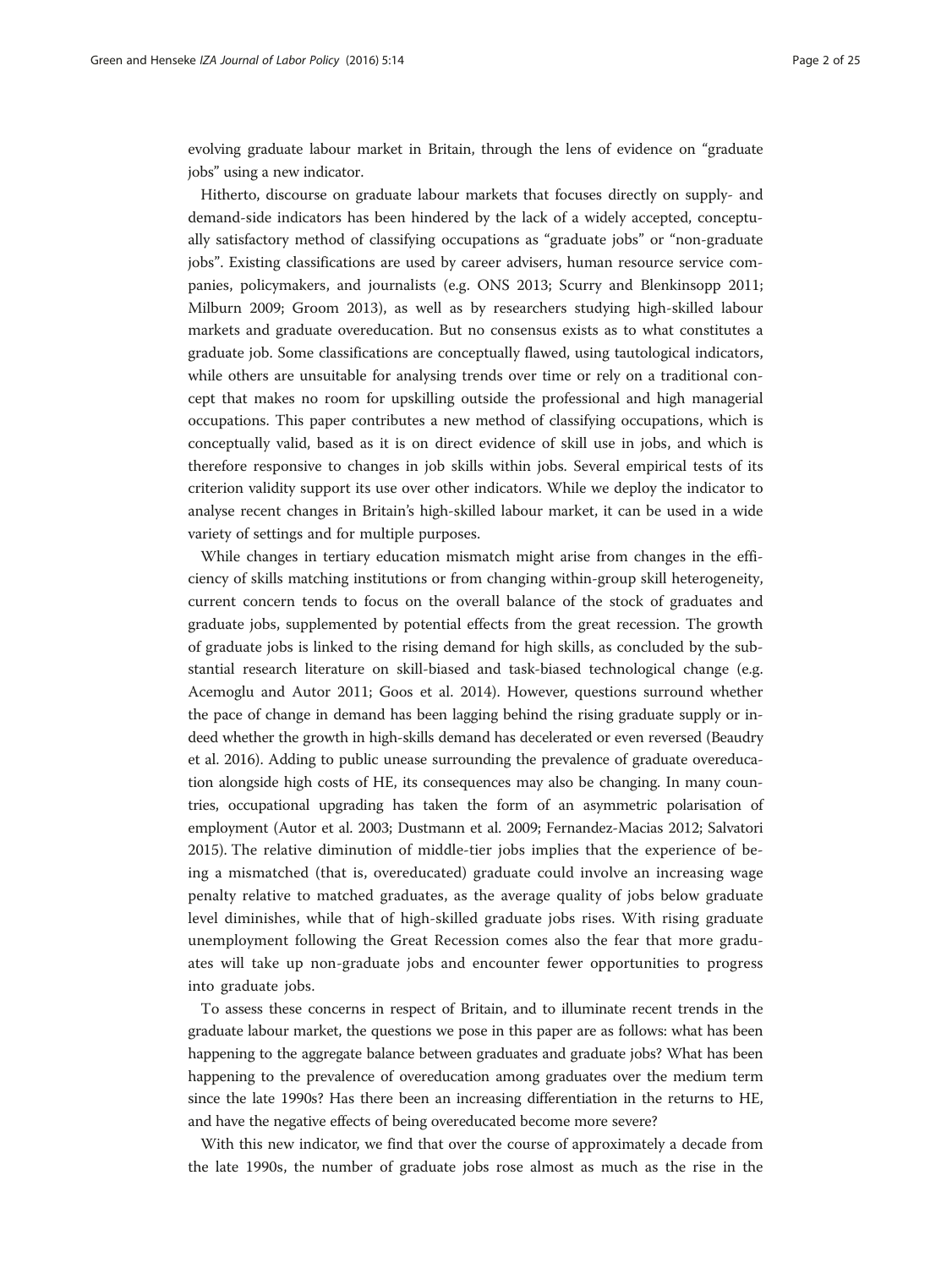<span id="page-2-0"></span>supply of graduates. Moreover, graduate overeducation increased only by a small and statistically insignificant amount. The greater part of the rise in graduate jobs came from an increased prevalence of high-level occupations, but we find also some evidence of occupational re-grading. Nevertheless, we also find increasing dispersion in the returns to tertiary education over the decade and a significant deterioration in the experience associated with being overeducated, with substantive rises in the wage penalty and no decline in the persistence of overeducation. Together, the findings imply that, even though the average return to investing in HE has not fallen, the risk has increased.

In the next section, we examine the concept of a graduate job, consider desirable properties for an indicator, and review existing classifications of graduate jobs. Section [3](#page-5-0) describes our data and new classification method. Section [4](#page-10-0) provides the British institutional context and presents our findings on the trends in graduate jobs and in graduate overeducation over an interval of just over a decade. Section [5](#page-14-0) takes up the issue of the penalty facing overeducated graduates and whether this has been changing over the same period. Section [6](#page-17-0) examines changes in the labour market transitions of graduates with respect to their overeducation status.

#### 2 The concept and indicators of a "graduate job"

Despite its widespread use, the idea of a "graduate job" is a contentious one in labour economics. Since this concept is central to the picture of the graduate labour market presented in this paper, we begin in this section with a review of the concept's advantages and problems and of the indicators used to capture it.

We conceive a graduate job to be one where a substantial portion of the skills used are normally acquired in the course of higher education, including many of the activities surrounding it, and of its aftermath—the years after higher education when skills are acquired in work through graduates' acquired faculty for learning them. $<sup>1</sup>$  This con-</sup> cept is inherently not very precise nor does it imply that the skills acquired in higher education and those used in jobs are identical.

In this context, four points are important to note. First, some benefits of higher education are wider than for work. Moreover, some benefits are external, accruing to people other than those being educated. Neither of these benefits are captured in graduate jobs, which are inherently built upon private employment-related benefits. Second, benefits accrue, not just from formal learning and certification but through the higher education experience, including leaving home, encountering those with different viewpoints, and learning about alternative biographies. Third, the skills acquired in higher education are a mix of subject-specific skills and more generic skills. UK graduates in the 2005 REFLEX survey of recent graduates across Europe reported the following main competencies acquired through higher education 5 years earlier: analytical thinking (34 % of respondents), performance under pressure (28 %), ability to work productively with others (26 %), mastery of own field or discipline (26 %), ability to rapidly acquire new knowledge (24 %), and writing skills (22 %) (Little et al. [2008,](#page-23-0) pp. 32– 33). In contrast, skills that relate to the mobilisation and orchestration of others' competences appear to benefit less directly from formal teaching during tertiary education but develop, for example, during study-related work placements or civic participation (Allen and van der Velden [2011,](#page-22-0) Chap. 6). Fourth, the skills for graduate jobs could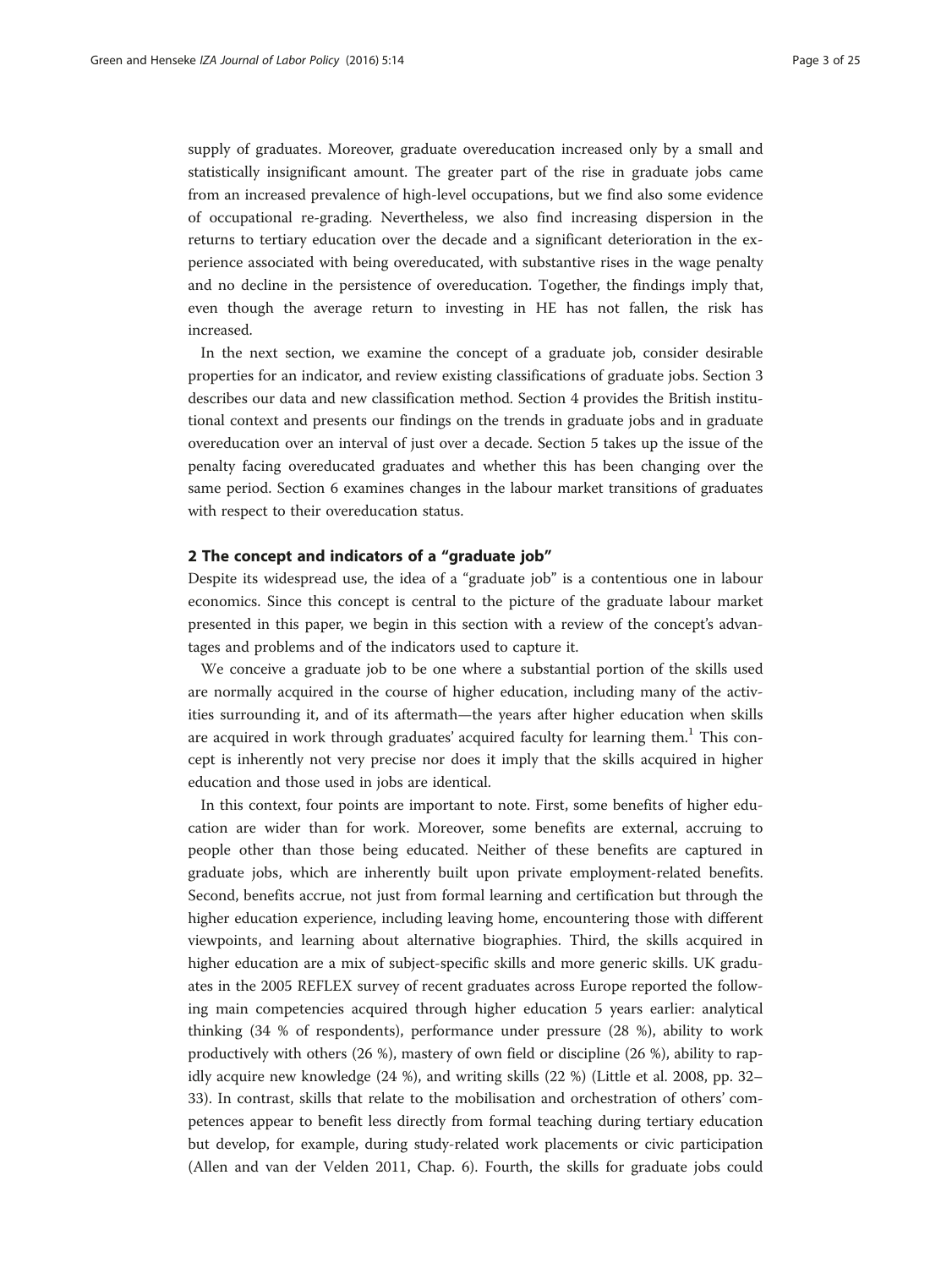have been acquired at other sites, such as family or work, independently of higher education. Indeed, it is hard to be sure exactly when and where skills are acquired. Many graduates report having acquired relevant skills during work experiences either before or during their HE courses, though the proportions that do so are rather lower in the UK than elsewhere in Europe (Little et al. [2008](#page-23-0), p. 35). Some skills may be acquired prior to work and HE entry.

The chief advantage of a graduate job classifier for occupations is that it can be applied wherever occupation is coded up.<sup>2</sup> First, though, a word of caution is necessary. However good the classifier, there will remain an inevitable fuzziness in any simple two-way classification of jobs as graduate or otherwise. There is variation in the level and types of skills deployed, even at high levels of disaggregation; moreover, job skill requirements are in multiple domains, and neither absolute nor precise, so that substitution among variously skilled co-workers is usually possible.<sup>3</sup> Any two-way classification must assume, therefore, that fuzziness at the threshold, and the heterogeneity among graduate jobs, are not so extensive as to generate unacceptable measurement error or outweigh the value of having a simple indicator for analysing graduate labour markets.

A graduate job indicator should reflect the concept as closely as possible. Its method should also be transparent, replicable, and flexible enough to be applied in a variety of settings. How do existing indicators fare in these respects? Many existing indicators of graduate jobs are inadequate, however, not so much because of a fuzzy threshold but because they are inflexible, loosely connected to high-skills utilisation, or inappropriately defined from the supply side (with attendant risks of pointless tautology: "graduate jobs are the jobs that graduates do").

Thus, some writers utilise indicators that are essentially driven by the proportion of graduates in the occupation (e.g. Mason et al. [2009](#page-23-0); Wilton [2012](#page-24-0)). This approach follows the tradition that measures unit group skill requirements by the mode or median educational level of the individuals doing them, in order to contribute to an indicator for overeducation (Verdugo and Verdugo [1989\)](#page-24-0). Perhaps the most sophisticated approach of this kind was that of Elias and Purcell ([2004a, 2004b\)](#page-22-0), whose classification distinguished between different kinds of graduate jobs. Distinction was made between "traditional", "modern", and "new" graduate jobs, according to age cohorts and the differences between them. Use was also made of source materials on job titles to identify "niche" graduate jobs. A similar approach has been applied in Portugal (Figueiredo et al. [2011\)](#page-23-0). This method was a step forward because it highlighted the breadth of the types of skilled work that graduates were doing, moving away from the traditional definition that was starting to look outdated. Nevertheless, the reliance on supply to indicate demand became increasingly questionable following the massification of higher education (Elias and Purcell [2013\)](#page-22-0).

An alternative indirect route to identifying graduate jobs is via the assumption that graduate jobs are those where there is a high return to college education. It has been argued that this method is preferable because it identifies graduate skill requirements "objectively" via the market signal of wages. Using this method, Gottschalk and Hansen ([2003](#page-23-0)) classified jobs as "college" or "non-college" and found that the proportion of college-educated workers in non-college jobs declined during the 1980s and early 1990s, attributing this to skill-biased technological change; Cardoso ([2007](#page-22-0)) found a similar story for Portugal over 1986 to 1999, while O'Leary and Sloane [\(2014\)](#page-23-0) find the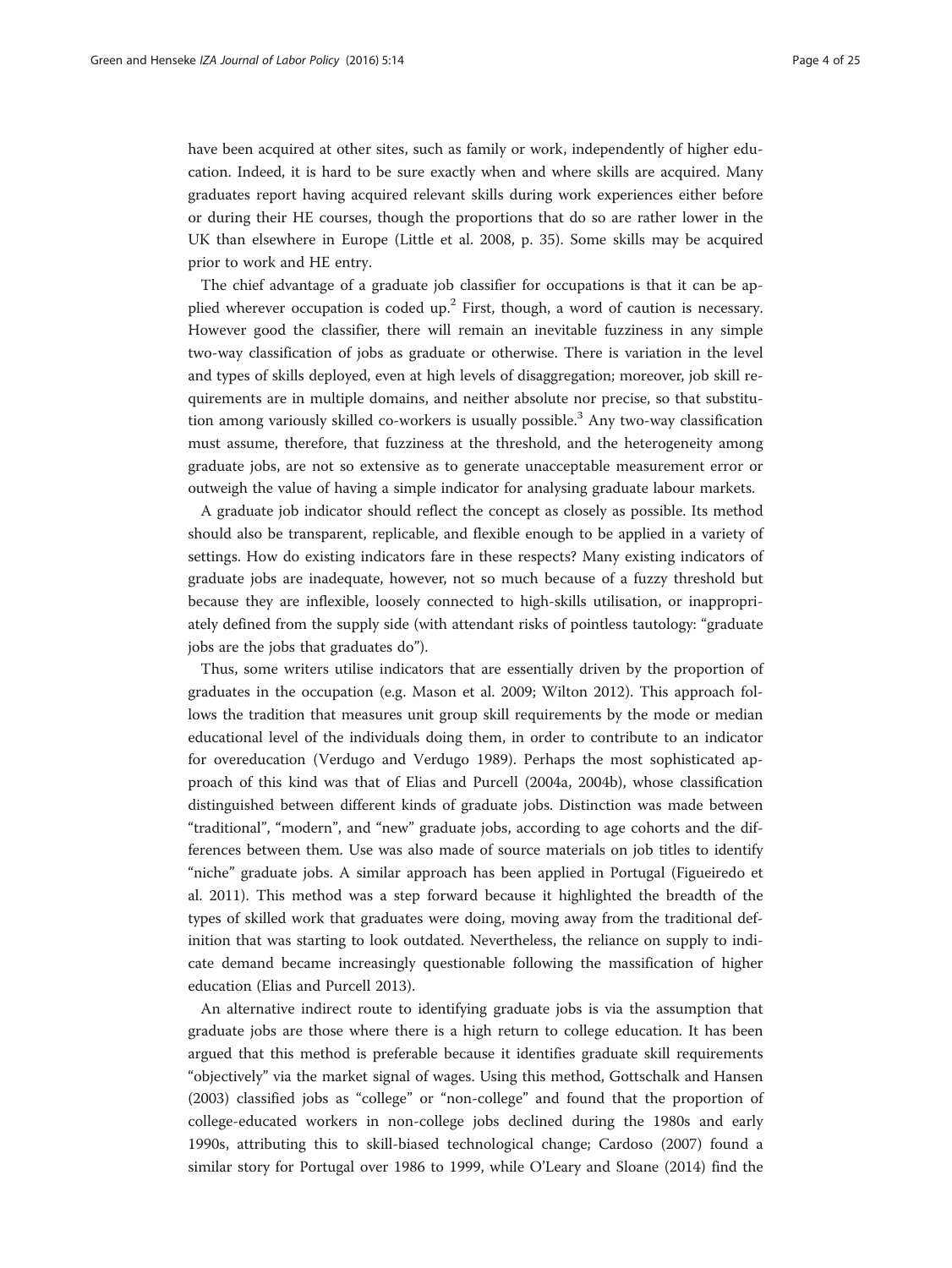opposite story for Britain in the 2000s. Yet this method also has its problems, including the likelihood that within-occupation estimates of returns to education are biased because of selection by unobserved factors into occupations; if there is differential bias between occupations, this will affect the classification. A further issue could arise from one potential use of a graduate job indicator: if graduate overeducation (defined via the classifier) is interpreted as a measure of market disequilibrium, it could be utilised as a predictor (alongside other factors) of future wage changes, but such a use would be problematic when the index is constructed using wage data. To capture changing education requirements, Neumark et al. ([2013](#page-23-0)) adopt a mixed strategy that uses the trend in within-occupational educational attainments, alongside a validity check on their wage effects; they show that this generates substantively different forecasts for the future demand for high-skilled jobs in the USA, as compared with those of the Bureau of Labor Statistics' estimates derived from O'NET and expert-based data.

Although no indicator can be expected to be a perfect reflection of the concept of a graduate job, indicators derived directly from measures of skills use are closest to the concept and therefore preferable. Some studies in this mould have stuck with a broad occupational classification. The traditional association linking graduates with major occupation group 2 (professional occupations) is now normally extended to embrace, as well, major group 1, covering all the unit groups involved in management. Thus, major groups 1 and 2 (i.e. managers and professionals) are regarded as the "high-status" occupations (Bukodi and Goldthorpe [2011;](#page-22-0) Macmillan et al. [2015\)](#page-23-0). But, given the possibility that many other jobs outside these two groups are now utilising graduates' skills, for a classification of graduate jobs, it is necessary to go beyond the traditional notion of high status. Our preference for a direct skills-based indicator is consonant with the development in several countries of task-based analyses of labour markets (Autor et al. [2003](#page-22-0); Gathmann and Schönberg [2010;](#page-23-0) Green [2012\)](#page-23-0). One approach has been to draw on US-based job classifications based on expert-derived information about skills requirements. Thus, Chevalier and Lindley [\(2009](#page-22-0)) use the 1991 Dictionary of Occupational Titles (DOT) definition of graduate jobs which augments the definition beyond managers and professionals to include nurses, midwives, and IT associate professionals. Since the DOT and its successor the O'NET classifications tend not to be fully updated except at long intervals, inevitably, this method of classifying graduate jobs is not ideal for identifying where jobs are upskilled and become graduate jobs or indeed where new jobs come into being that do not fit into old classifications. As Neumark et al. ([2013](#page-23-0)) show, using a mixed strategy that uses the trend in within-occupational educational attainments alongside a validity check on their wage effects, forecasts that rely on static O'NET, and expert-based data could significantly underestimate the future demand for high-skilled jobs.

Best by far among skill-based classifications of graduate jobs in Britain is a relatively new index, termed "SOC(HE)2010\_EP"<sup>4</sup> (Elias and Purcell [2013](#page-22-0)). Using as their base the Quarterly Labour Force Surveys in 2011(Q1)-2012(Q3), they scored each unit group by making a qualitative assessment about the use of three types of skills deemed graduate skills—what they term "specialist expertise", "orchestration expertise", and "communications expertise"—in the most frequently occurring job titles within each group. Where the scores exceeded a threshold in any of these three categories, the unit groups were classified to be graduate jobs. In effect, this is an "expert"-based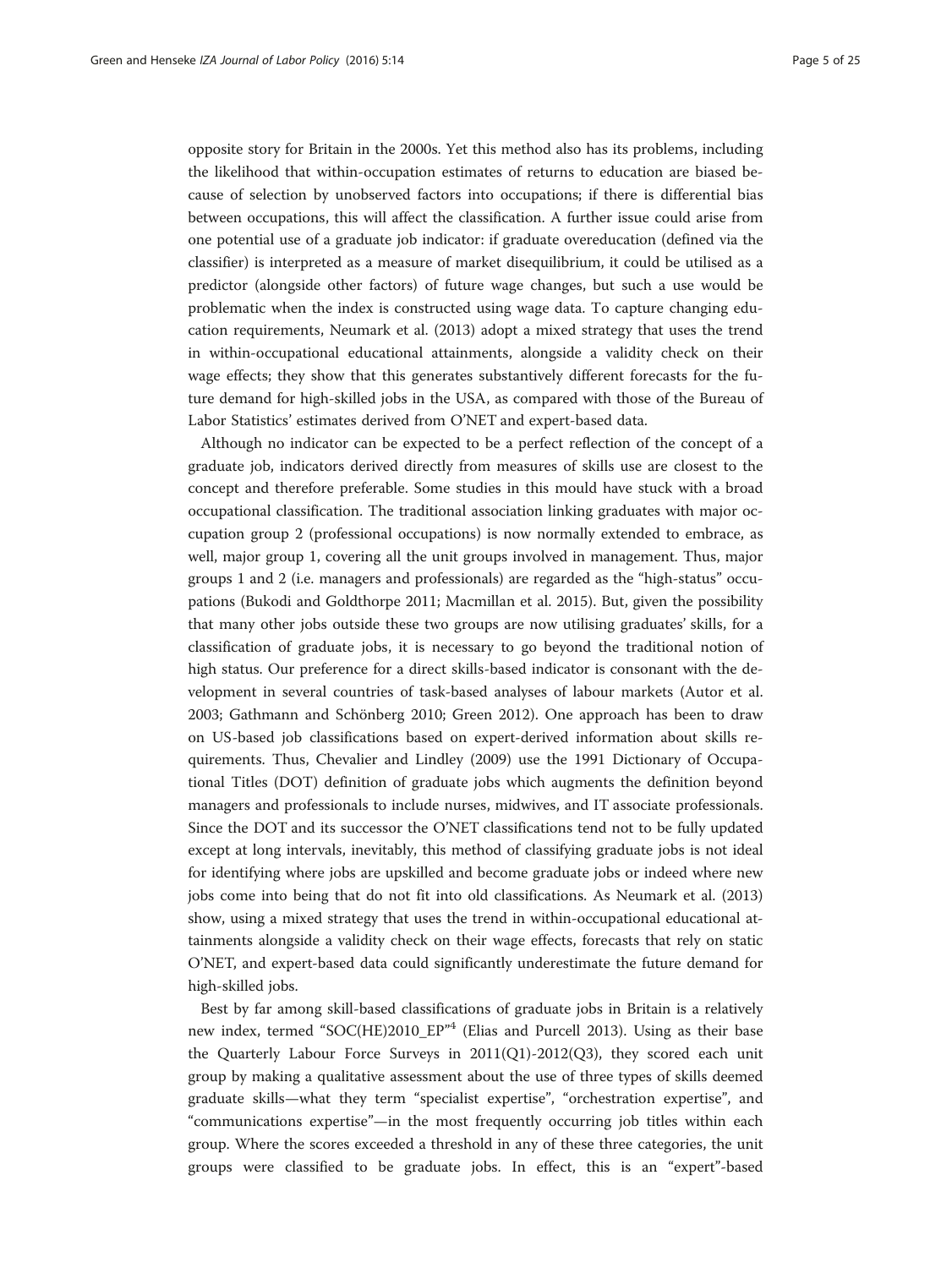<span id="page-5-0"></span>classification method by an interpreter of job titles. A similar method has been used in other countries to allocate "most appropriate" educational requirement levels to occupations (e.g. Baert et al. [2013](#page-22-0)). This method has the key advantage that it is based on the skills used in jobs and not on the qualifications, gender, age, or any other characteristics of the jobholders. Yet, how expert judgements are made and how far they are embedded in labour regulations lack some transparency: it would be hard for others, therefore, to replicate the SOC(HE)2010\_EP classification. Moreover, no direct evidence is obtained as to the level of qualification that may be required to do jobs competently. As to the utility of SOC(HE)2010 EP, it is also a disadvantage that we do not have equivalent, commensurate classifications available for earlier occupational codes before SOC2010, which would be needed for long-term trend analyses. Repeated, regular, and consistent expert-based assessments would come at considerable cost.

In the new method we propose below, we follow the same principle of using only skills-based information. The difference is that, in place of expert assessment of job titles, we directly access jobholders' reports of job requirements. The assumption underlying this choice is the same as that underpinning many task-oriented surveys around the world and now utilised in the OECD's Survey of Adult Skills (OECD [2013\)](#page-23-0): jobholders are likely to be the most precise informants about their jobs. Building on this presumed advantage, jobholders' reports of educational requirements could be used to describe individual jobs: this is the basis for many studies, including those from the RE-FLEX studies noted above. Yet, despite the informational advantage, jobholders' perspectives (sometimes referred to as the "subjective" method) could be open to some self-esteem bias. Green and James ([2003](#page-23-0)) found evidence of some differences between employees' and their line managers' reports, though they also found task items to be reasonably reliable. Similar indicators were used following validation tests in the OECD's Survey of Adult Skills, the German National Educational Panel Study (Matthes et al. [2014\)](#page-23-0), or the World Bank's STEP Skills Measurement Program (Pierre et al. [2014](#page-23-0)). As described in more detail below, we use skills requirement data in combination with the self-reported education requirement data, to derive an index of the latent "graduate skills requirement". This index captures the educational requirement that is warranted by the high skills used in the job. The index is then aggregated from the individual level to that of the three-digit SOC code.

In addition to avoiding potential self-esteem biases in individuals' responses about the educational requirements of their jobs, our method avoids the use of hard-toreplicate expert judgements and deploys an observer-neutral classification procedure based on relatively simple statistical classification methods. Our method is also updatable, transferable to new or old occupation coding frames, and applicable across countries.

#### 3 Data and classification method

#### 3.1 Data

The primary requirement for classification is a set of data on skills use in all types of jobs, alongside occupational coding. An efficient and reliable way to collect such information is via a representative survey of the employed labour force. The Skills and Employment Survey (SES) series comprise nationally representative sample surveys,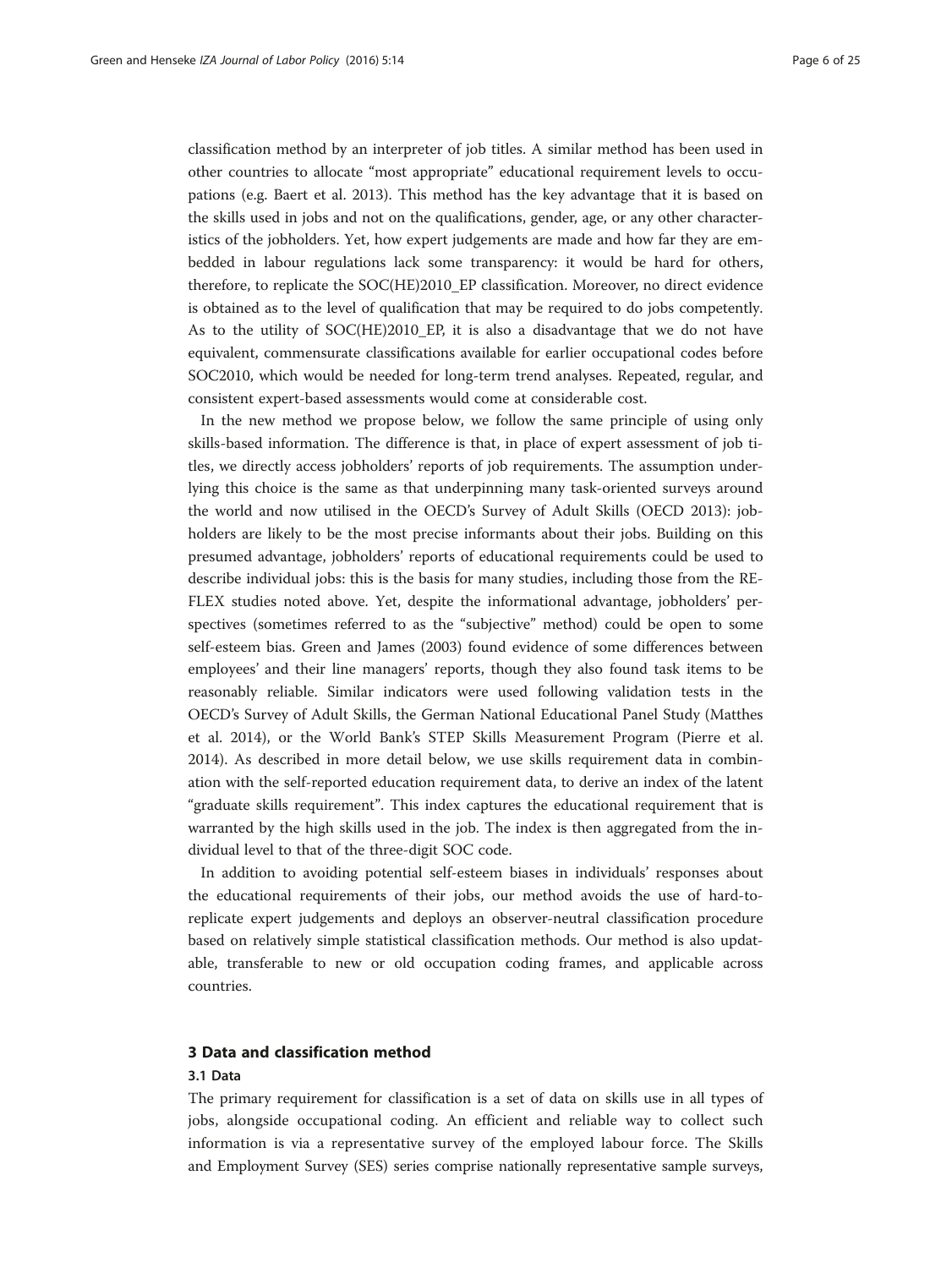collected at intervals of 4–6 years, of employed individuals in Britain aged 20–60 years old (although the 2006 and 2012 surveys additionally sampled those aged 61–65). For the purposes of this paper, we use the surveys in 1997, 2001, 2006, and 2012, all of which collected detailed information about skills requirements.<sup>5</sup> By design, the surveys are representative of filled jobs but not open vacancies.

In order to undertake some consistent dynamic analyses of graduate overeducation over two separate intervals, we also make use of panel data for employed workers from the British Household Panel Survey (BHPS) and its successor Understanding Society. The BHPS was a long-running representative panel study of approximately 10,000 adults (aged 16+) in Britain with comprehensive annual information on socioeconomic circumstances between 1991 and 2008 (University of Essex [2010\)](#page-24-0). Its successor, the United Kingdom Household Longitudinal Study (UKHLS), incorporated the original BHPS sample since its second wave in 2009 (University of Essex [2014](#page-24-0)).

We also make use of the Quarterly Labour Force Survey (QLFS), to which the classifier can be applied. The QLFS, which is the prime source of official employment and unemployment data for the Office for National Statistics,<sup>6</sup> has the advantage of covering a large sample, enabling descriptive analyses of occupations at a more disaggregated level than with the other surveys used in this paper.

#### 3.2 The graduate job classifier

Our classifier involves a three-step procedure. In the first step, individual-level job data are used to compute a latent "Graduate Skills Requirement" (GSR) index. Second, we average this univariate index across three-digit occupation groups. The third and final step consists of using the averaged index to classify unit groups as graduate or nongraduate occupations by k-medians clustering.

In step 1, following the principles outlined in Section [2,](#page-2-0) the GSR is derived as a latent index  $(D^{\dagger})$  determining the predicted probability that a tertiary education qualification is required to do the job. We run a probit model of  $D^*$  on multiple indicators of highskills use obtained from the task indicators and other variables in the data. The predicted values of the model recover the variation in  $D^*$  that is due to differences in skills requirements. The observed binary variable, D, is measured as follows. Workers are asked which qualifications would be required by a current applicant to get the job they are doing and, in a follow-up question, how far (on a four-point scale) they judge that qualification to be necessary to do their job competently (with the emphases included in the questions). This information is then coded with the value 1 if a worker reports both, to the first question, that a qualification at level 4 in the national in the UK national qualifications framework (degree or equivalent) or above is required to get the job and, to the second question, that it is deemed "essential" or "fairly necessary" for doing it competently, and 0 otherwise.<sup>7</sup>

This approach is conceptually similar to methods applied in health economics to purge self-reported health from reporting error (e.g. Jürges [2007](#page-23-0)). Here, the error that is purged is random individual-level variation in reporting bias of educational requirements. However, not all subjective biases are definitely removed through this approach: if for some reason respondents were to overstate the importance of some high-level skill, the GSR would be correspondingly overstated. Thus, as with other task-based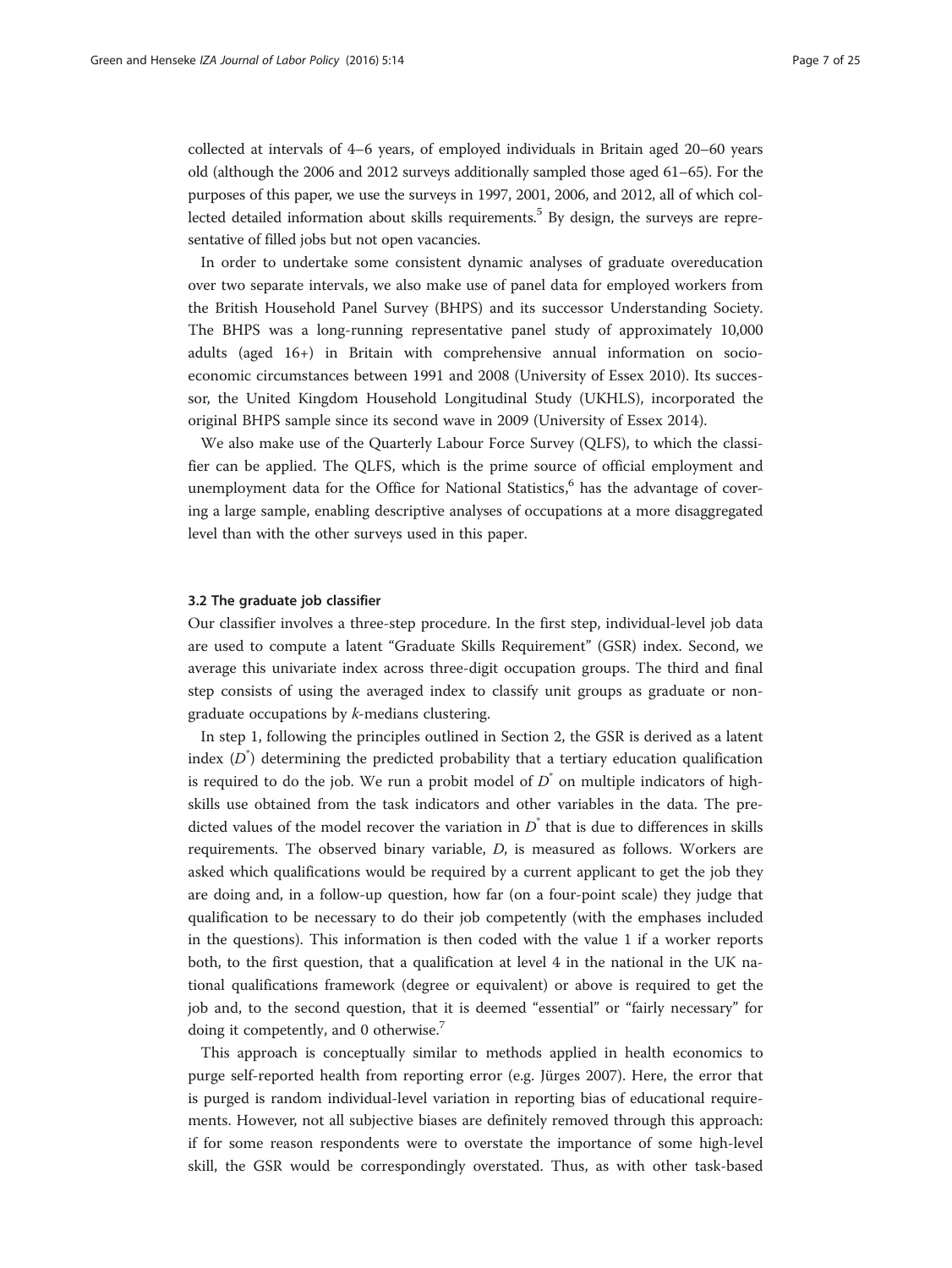analyses, the method assumes that the reliability of task-based reporting is of sufficient quality. Comparability across countries, for example, could be limited if the "importance" of certain tasks were reported in culturally affected ways.<sup>8</sup>

Predictors for the probit model of  $D^*$  comprise multiple indicators of high-skills use:

- i. A dummy variable indicating that computers are important and used at a high level—either "complex" (e.g. for computer-aided design or statistical analysis packages) or "advanced" (e.g. using computer syntax).
- ii. The SES series has collected consistent data on the importance in jobs of a large range of generic tasks since 1997 (Green [2012](#page-23-0)). We deploy a subset of task scores thought to be needed at a high level in graduate jobs: literacy skills (e.g. writing long reports), professional communication skills (e.g. making speeches or presentations), supervisor responsibilities, self-planning skills (that is, ability to autonomously plan one's work), and specialist knowledge. Each component is defined as a binary variable which is 1 if the generic skill is required at a high level and 0 otherwise.
- iii. In addition to high-level generic task requirements, graduate jobs are also characterised by higher complexity and greater variety of work tasks; therefore, we have added dummy variables indicating a high level of variety and a low level of repetitiveness.
- iv. A broad indication of a graduate skill level in some jobs is whether the job requires jobholders to have had a long-lasting formal training for the type of work they do. We thus include a binary measure of the prior training received for the type of work on a worker's current job. The dummy variable is 1 if a worker reports having received over 2 years of training.
- v. Finally, we also make use of the structure of the Standard Occupational Classifications (SOC) itself. The SOC groups jobs in terms of required skill level, field of knowledge, and type of work together into occupational groups, into four levels of disaggregation with decreasing within-group heterogeneity, ranging from major occupational group (one-digit) to unit group (four-digit) (Elias and McKnight [2001](#page-22-0)). We exploit this construction principle to calculate an index (DN) of the degree requirement in jobs "similar" to the worker's current position. Similar jobs are defined by all observations within the same minor group (three-digit). Formally,

$$
DN_i = \frac{\sum_{k=1}^K D_{k(i)}}{K(i)},
$$

where  $k(i)$  describes the set of K jobs that form the neighbourhood of job i and  $D_{k(i)}$ represents whether a degree is required to perform job  $k$  in worker  $i$ 's neighbourhood.

We make no claim that these predictors exhaustively cover the range of skills that could be required in graduate jobs. We have tested the sensitivity of our classification to introducing further task-based covariates which might be held to be part of a graduate's skills set, such as "instructing, training, or teaching people": the additional tasks proved to have no significant conditional association with the graduate skills requirement, and their inclusion made only small differences to the predicted latent skills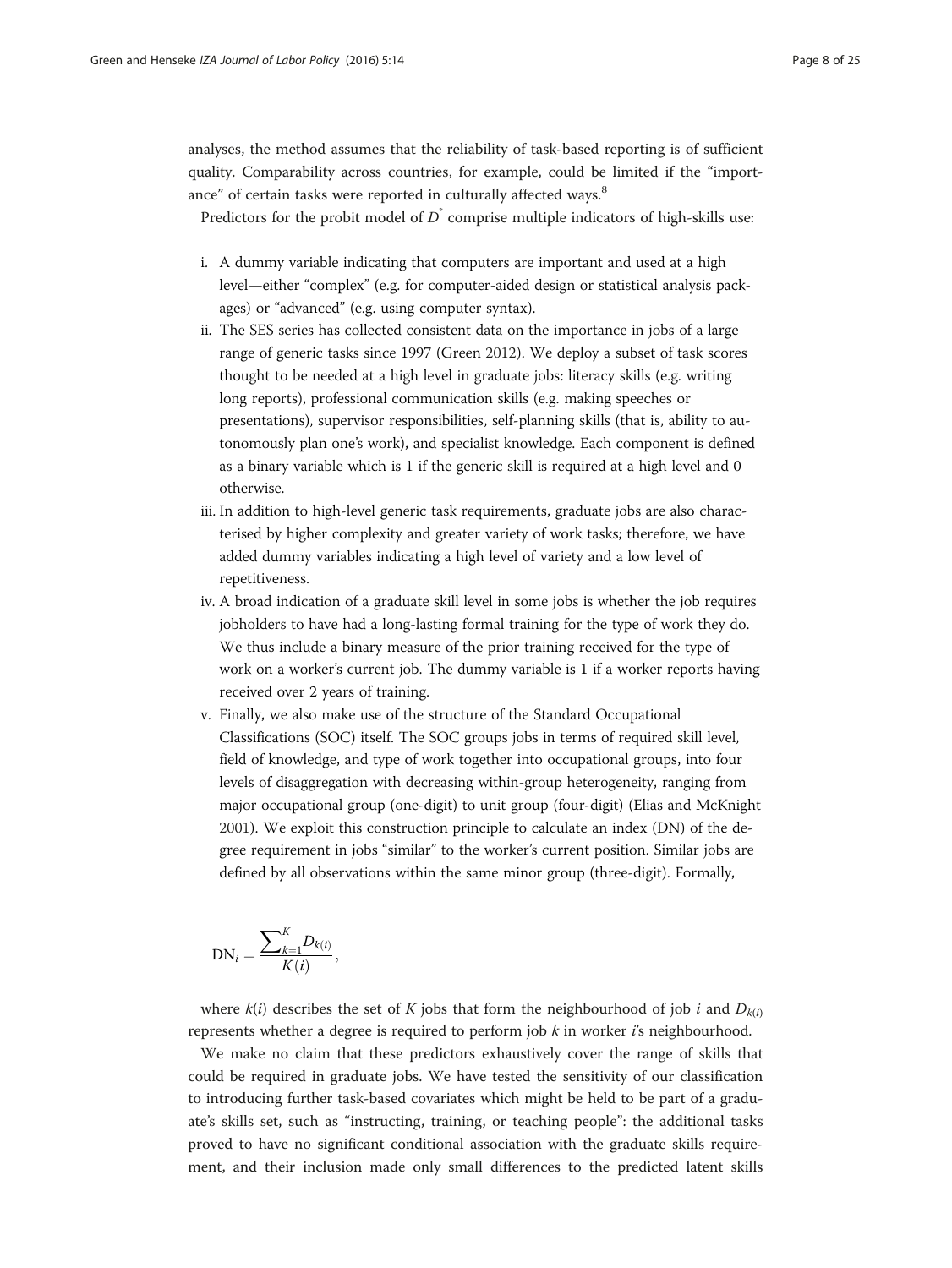<span id="page-8-0"></span>index. We also explored whether potential reporting differences by age and sex affected the classification, and again, we found no evidence that these demographics mattered over and above the included work tasks for the classification outcome. It is not asserted that each of the above work tasks is always required in a graduate job. Nevertheless, when combined, the variables contribute to a plausible and transparent classification. Coefficient estimates of the model are given in the Additional file [1.](#page-22-0) From the estimation results, we compute the latent index of Graduate Skills Requirements (GSR) as the predicted probit value.

Next, in the second step, we average the GSR scores across each three three-digit group. In a small number of cases (noted in the Additional file [1\)](#page-22-0), to protect against outliers (individuals with especially idiosyncratic task sets) and to help to minimise noise due to reporting errors and occupation misclassification (e.g. Sullivan [2009](#page-24-0)), we imputed the derived scores of three-digit occupations (minor groups) with less than ten observations with average values from the two-digit level of the occupational classification (sub-major group). Figure 1 presents the distributions of GSR scores within each major occupation group, using the pooled 2006/2012 data and the SOC2000 occupation codes. The distributions of the average scores follow intuitively sensible patterns across major groups: the scores are highest in major groups 1, 2, and 3 and lowest in major groups at the bottom of the classification. The distribution (and subsequent classification) was not sensitive to whether or not we omitted the above imputation procedure for small-celled occupations. Considerable heterogeneity is evident, however, within the major groups.

In the third and final step, we partition the occupations into a group of graduate and non-graduate occupations. Simple clustering techniques are among the most widely

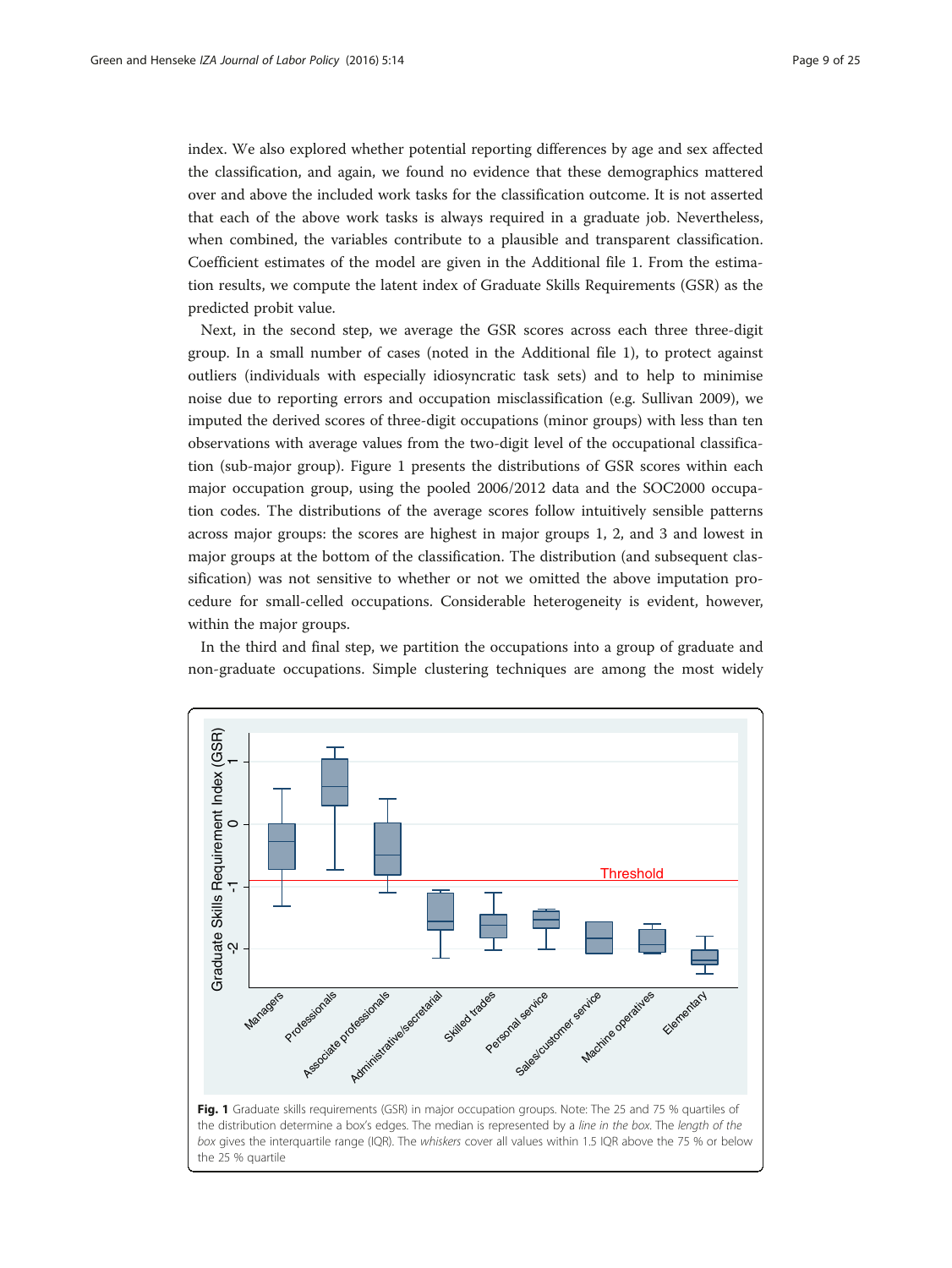adopted methods to approach the classification problem ([Everitt et al. 2011\)](#page-22-0). Since the goal is to derive two distinct non-overlapping groups of occupations, namely graduate and non-graduate jobs, we apply  $k$ -medians clustering, which is a variant of the wellestablished k-means clustering method. The latter is a conventional algorithm that assigns cases (in our case, three-digit occupations) to the nearest cluster such that the squared distances from the cluster's centre are minimised. The k-medians algorithm uses the median instead of the mean as the centre of the derived clusters and is therefore better in dealing with outliers in the data.

For any occupational coding system that structures jobs by required skill levels, the clustering process generates two occupational groups with distinct levels of GSR. All occupations which score above (below) the calculated cut-point (−0.897 for SOC2000, shown in Fig.  $1^9$ ) are labelled "graduate job" ("non-graduate job"). We term this new classification "SOC(HE)\_GH". The full list of graduate and non-graduate occupations in the first four major groups is given in the Additional file [1](#page-22-0), Table A2. With occupations distributed across the whole range of skills scores, there is no sharp distinction between graduate and non-graduate jobs at the margin, and a small number of occupations have GSR scores that are not significantly above (or below) the threshold; these are shown shaded in grey.

#### 3.3 Criterion validity

In addition to noting the plausible distribution across major groups, we examined the criterion validity of the SOC(HE)\_GH classifier formally against alternative indicators. The comparators were five other classifiers based on the prevalence of graduates in the job, major groups 1 and 2, major groups 1–3, the Gottschalk-Hansen method, and the Elias/Purcell classifier SOC(HE)2010\_EP. Since the conceptually best alternative SOC(HE)2010\_EP (see Section [2\)](#page-2-0) is available only for SOC2010, we use SES 2012 for these tests and, where the data allow, the four waves of the QLFS in 2013 and 2014 which are also coded in this way. We test predictions, not just within the whole sample (where validity should be easily established) but also just within what we term the "risk zone" of jobs in major occupational groups which are not all in one category, i.e. 1, 3, and 4, where there is therefore a greater risk of misclassification. We investigated the extent to which SOC(HE)\_GH discriminates with respect to the expectation that graduates should receive higher wages in graduate jobs than in non-graduate jobs.

The top panel of Table [1](#page-10-0) reports wage regression results using a standard set of controls. SOC(HE)\_GH, shown in column 2, is first compared in column 3 with a "naïve" classifier based on the number of graduates in each minor group. Minor groups in which the modal worker had a level 4 education (tertiary) as compared to no education or levels 1 to 3 were classified as graduate occupations. Column 4 is the "traditional graduate jobs" classifier, defined as belonging to the first two major occupational groups. The fifth column is more generous, allowing all major group 3 to be included as graduate jobs. The sixth column deploys and shows the Gottschalk-Hansen classifier, based on the pay premium for tertiary education within each three-digit occupation.

The results confirm that, for graduates, working in a graduate job is associated with a large and statistically highly significant wage premium across all classifications. However, the point estimates and the accuracy of the estimations vary. The proportion of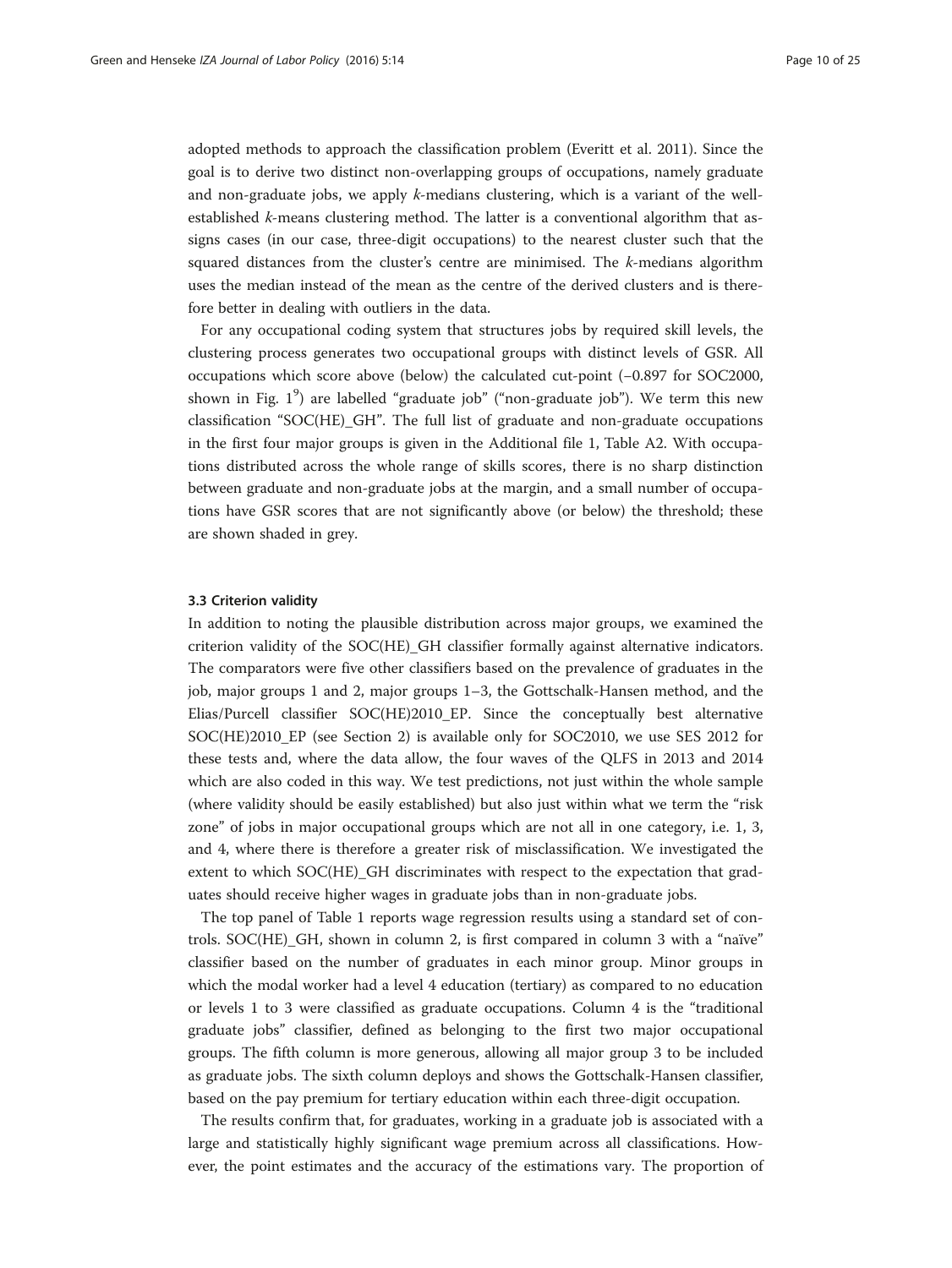|                                                      | SOC(HE)2010_GH                                                   | Freg. of<br>graduates | Major groups<br>1 and $2$ | Major groups<br>$1 - 3$ | Gottschalk-<br>Hansen | SOC(HE)2010_EP |
|------------------------------------------------------|------------------------------------------------------------------|-----------------------|---------------------------|-------------------------|-----------------------|----------------|
|                                                      | Employees and self-employed-SES 2012                             |                       |                           |                         |                       |                |
| Graduate job                                         | $0.486***$                                                       | $0.435***$            | $0.373***$                | $0.451***$              | $0.438***$            | $0.436***$     |
|                                                      | (0.041)                                                          | (0.043)               | (0.042)                   | (0.041)                 | (0.043)               | (0.041)        |
| $R^2$ (N = 1034)                                     | 0.276                                                            | 0.221                 | 0.223                     | 0.242                   | 0.244                 | 0.259          |
| Employees-QLFS 2013/2014                             |                                                                  |                       |                           |                         |                       |                |
| Graduate job                                         | $0.524***$                                                       | $0.524***$            | $0.404***$                | $0.535***$              | $0.463***$            | $0.458***$     |
|                                                      | (0.007)                                                          | (0.009)               | (0.006)                   | (0.007)                 | (0.007)               | (0.006)        |
| $R^2$ (N = 26,553)                                   | 0.347                                                            | 0.271                 | 0.294                     | 0.342                   | 0.303                 | 0.320          |
|                                                      | Employees and self-employed in major groups 1, 3, and 4–SES 2012 |                       |                           |                         |                       |                |
| Graduate job                                         | $0.397***$                                                       | $0.263***$            | $0.224**$                 | $0.285***$              | $0.362***$            | $0.339***$     |
|                                                      | (0.071)                                                          | (0.077)               | (0.100)                   | (0.064)                 | (0.065)               | (0.076)        |
| $R^2$ (N = 414)                                      | 0.204                                                            | 0.132                 | 0.141                     | 0.149                   | 0.203                 | 0.193          |
| Employees in major groups 1, 3, and 4-QLFS 2013/2014 |                                                                  |                       |                           |                         |                       |                |
| Graduate job                                         | $0.335***$                                                       | $0.316***$            | $0.249***$                | $0.332***$              | $0.300***$            | $0.266***$     |
|                                                      | (0.011)                                                          | (0.022)               | (0.013)                   | (0.011)                 | (0.010)               | (0.010)        |
| $R^2$ (N = 10,065)                                   | 0.265                                                            | 0.204                 | 0.231                     | 0.250                   | 0.258                 | 0.247          |

<span id="page-10-0"></span>**Table 1** Wage premium of matched compared with mismatched graduates, by classification method

Note: OLS regression using calibrated survey weights with age, age squared, a gender dummy, and a full set of regional dummies with London as reference category as control variables. In SES, regions refer to the place of residence, whereas regions in QLFS capture the place of work. QLFS sample restricted to interviews in person. Asymptotically robust standard errors are shown in parentheses. All estimated wage premiums are statistically significant at least at the 5 % level. \*p < .1; \*\*p < .05; \*\*\*p < .01. Source: SES 2012, QLFS Q(1)2013-Q(4)2014

the explained variance is lowest for the naïve and traditional classifications. SOC(HE)2010\_EP and the Gottschalk-Hansen classifier each do a better job than the naïve and traditional—the explained variance is clearly higher, with the former performing better. However, the statistical indicator SOC(HE)2010\_GH fares best with both data sets.

As expected, restricting the estimation to graduates employed in the "risk zone" of major groups 1, 3, and 4 lowers the model fit across all specifications; but even in this narrower field, the wage premium of matched compared with mismatched graduates is substantive and significant. The ranking across classification methods is similar to the previous one: SOC(HE)2010\_GH explains the highest fraction of inter-individual wage differences.

Further criterion validity tests are presented in the Additional file [1,](#page-22-0) in respect of perceptions of skill underutilisation and participation in skills development. Overall, we found that SOC(HE)\_GH meets the criterion validity tests well, in almost all cases better than all the other classifiers, whether for the whole sample or for just the "risk zone". 10

#### 4 The growth of graduate jobs and graduate overeducation in Britain

Despite a substantial research literature on overeducation and skills underutilisation, relatively few studies have assessed trends over time (Green [2013](#page-23-0), p. 131). Britain's graduate labour market is similar to many other countries' modern labour markets, which for the last two decades have been fed by ongoing rapid inflows of tertiaryeducated students. In Britain's case, the major surge in participation began at the end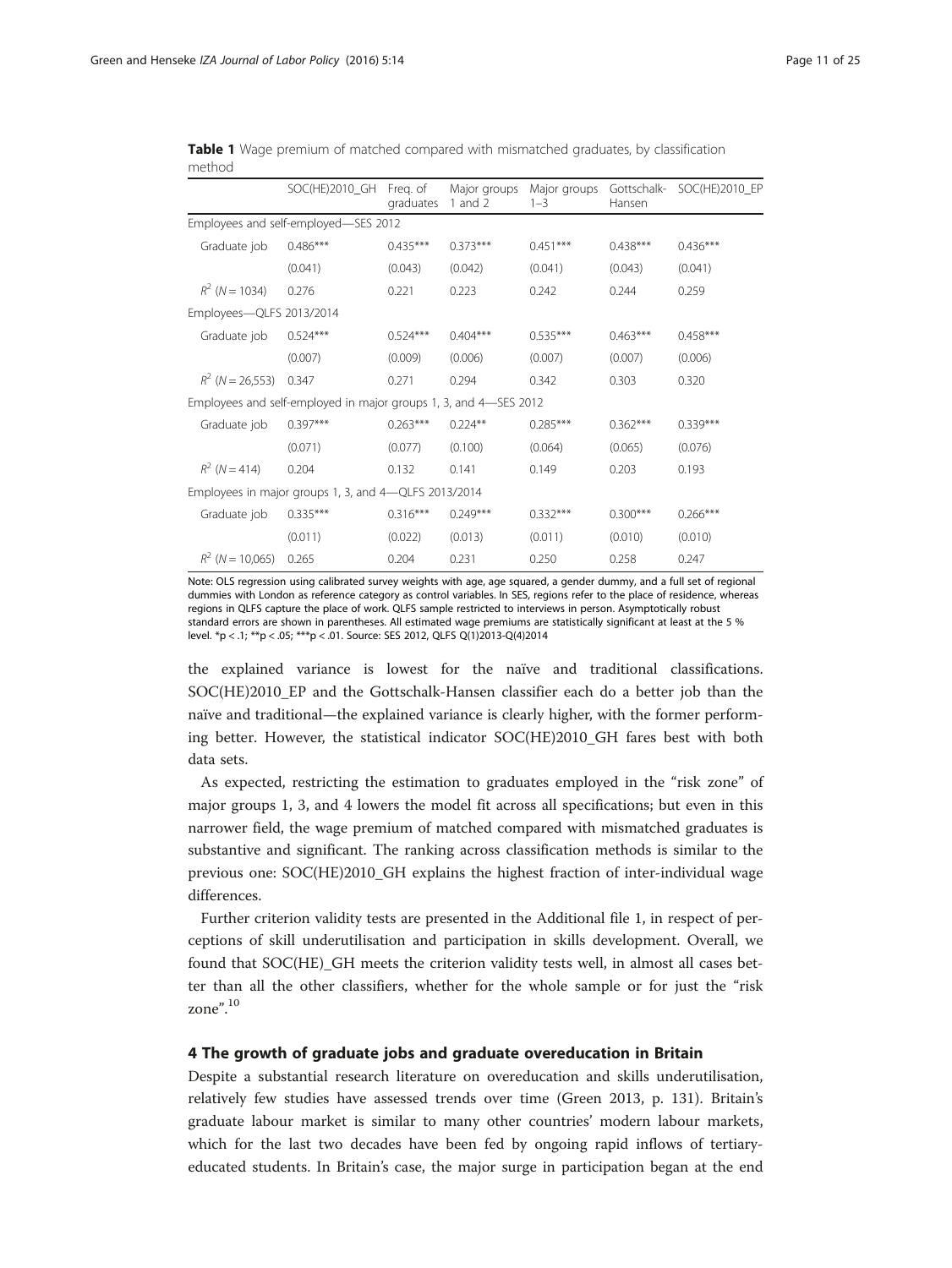of the 1980s (see Fig. 2). Despite the imposition of fees in England and Wales in 1998 and some levelling off in the 2000s, the participation rate exceeded by far that of earlier generations, with the consequence that the graduate stock continued to rise. Britain's younger adult population is somewhat distinctive, however, in having a relatively low skills base and unequal skills base, according to the OECD's Survey of Adult Skills (OECD [2013](#page-23-0); Green et al. [2015;](#page-23-0) Kuczera et al. [2016\)](#page-23-0). On the demand side, Britain is characterised by relatively flexible labour markets, including low levels of employment protection and waning union influence, though with a full set of anti-discriminatory regulations and a national minimum wage. It has been highly open to foreign investment and has shown generally rising skill utilisation since the 1980s (Felstead et al. [2013](#page-23-0)).

It is in this context that we examine our research questions. Underpinning our analysis is an implicit dynamic model of supply and demand in the graduate and nongraduate labour markets, with imperfect matching. This section examines the growth of graduate jobs, juxtaposed against the growth of the stock of graduates. To provide sufficient cases while allowing for the emergence of new graduate jobs, we pool SES waves 1997 and 2001 to make one data point, and 2006 and 2012 for another, with an age range 25–60. For each data point, we derive the appropriate classifier. We thus present an aggregate picture of medium-run change over the period 1997/2001 to 2006/2012, encompassing the possibility of some occupations switching their classification over the period as the required skills evolve.

Reflecting the rapid expansion of tertiary education, over the interval 1997/2001 to 2006/2012, the fraction of graduates in the labour force (columns 4 and 5 in Table [2](#page-12-0)) rose substantially from 30 to 42 %. The changes were most pronounced among employed women and in the age group 25–39 years. By 2006/2012, almost half (49 %) of the employed younger labour force had a degree or an equivalent level of educational attainment.

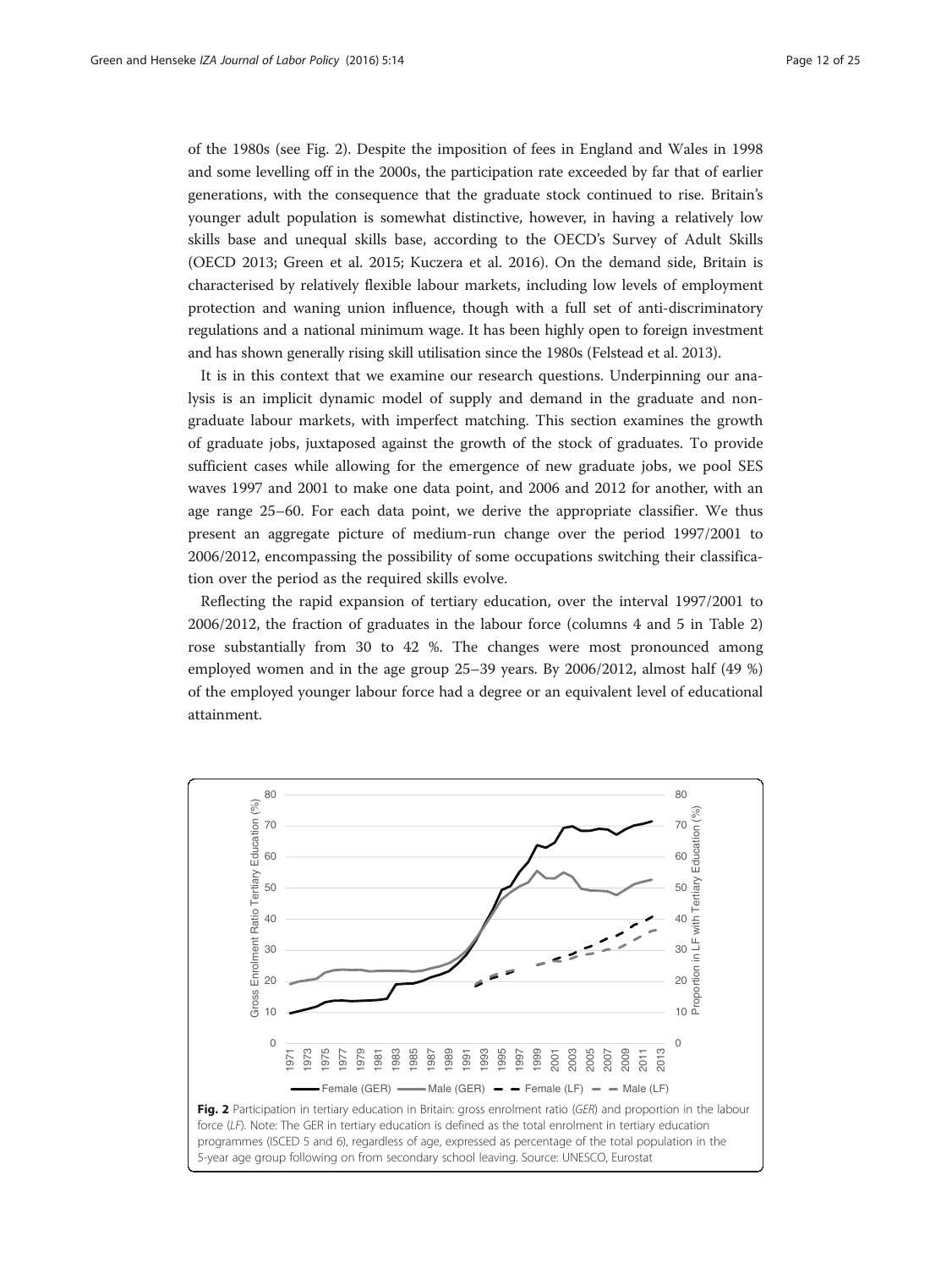|                 |           |           | Employed in graduate jobs Graduates in employed labour force Graduates in non-graduate jobs |           |           |           |
|-----------------|-----------|-----------|---------------------------------------------------------------------------------------------|-----------|-----------|-----------|
|                 | 1997/2001 | 2006/2012 | 1997/2001                                                                                   | 2006/2012 | 1997/2001 | 2006/2012 |
| Men             | 34.1      | 41.1      | 31.4                                                                                        | 41.7      | 30.5      | 31.7      |
|                 | (0.932)   | (1.003)   | (0.916)                                                                                     | (1.023)   | (1.647)   | (1.596)   |
| Women           | 28.3      | 41.1      | 28.3                                                                                        | 43.1      | 27.2      | 29.1      |
|                 | (0.943)   | (0.994)   | (0.943)                                                                                     | (1.001)   | (1.833)   | (1.446)   |
| Ages 25-39 30.3 |           | 41.9      | 30.4                                                                                        | 48.9      | 31.9      | 32.0      |
|                 | (0.936)   | (1.172)   | (0.955)                                                                                     | (1.190)   | (1.811)   | (1.690)   |
| Ages 40-60      | 32.5      | 40.5      | 29.5                                                                                        | 37.5      | 26.5      | 29.0      |
|                 | (0.943)   | (0.876)   | (0.911)                                                                                     | (0.871)   | (1.652)   | (1.377)   |
| Total           | 31.5      | 41.1      | 30.0                                                                                        | 42.3      | 29.1      | 30.5      |
|                 | (0.666)   | (0.708)   | (0.659)                                                                                     | (0.719)   | (1.226)   | (1.086)   |
| $N$ (total)     | 6436      | 8693      | 6436                                                                                        | 8693      | 1939      | 3374      |

<span id="page-12-0"></span>Table 2 Trends in the graduate labour market between 1997/2001 and 2006/2012 by gender and age (in %)

Note: Population averages. Standard errors in parentheses. Source: SES 1997–2012

By itself, this transformation of the education level of the workforce in a relatively short time might be expected to have had a notable impact on the graduate labour market. Yet, as shown in columns 2 and 3 of Table 2, Britain also witnessed a marked expansion of graduate jobs over the same period, almost as much as the increase in graduates. In 2006/2012, 41 % of the employed labour force were employed in graduate jobs, up from 32 % in 1997/2001. The growth in the share of graduate jobs was particularly pronounced for females and among younger workers.

With this growth of the demand side, assuming that there were no radical changes in the efficiency of matching processes, one would expect there to be rather little change over the period in the extent of individual overeducation, despite the rapid diffusion of graduates through the labour force. This turns out to be the case. The proportion of mismatched graduates in the labour market has remained fairly stable at approximately three in ten graduates. The small overall trend between 1997/2001 and 2006/2012 (1.4 percentage points, compare columns 6 and 7) is statistically insignificant; among older workers, overeducation rose by a small amount suggesting some convergence with younger workers. Table 3 shows the top ten four-digit occupations where overeducated

| <b>TWIND &amp;</b> THOSE TICQUETIC OCCUPACIONS UNIONG OVERCHACIOUS GRUGUALES ES TOO JEUNS ORIGINALES TE |            |                |        |  |  |  |
|---------------------------------------------------------------------------------------------------------|------------|----------------|--------|--|--|--|
| Occupation (main job)                                                                                   | Percentage | Cumulative (%) | Number |  |  |  |
| 4159 other administrative occupations nec                                                               | 4.7        | 4.7            | 853    |  |  |  |
| 4122 book-keepers, payroll managers, and wages clerks                                                   | 4.3        | 9.0            | 754    |  |  |  |
| 6145 care workers and home carers                                                                       | 3.8        | 12.8           | 708    |  |  |  |
| 6125 teaching assistants                                                                                | 3.8        | 16.6           | 709    |  |  |  |
| 7111 sales and retail assistants                                                                        | 3.5        | 20.1           | 584    |  |  |  |
| 1190 managers and directors in retail and wholesale                                                     | 3.4        | 23.4           | 595    |  |  |  |
| 6141 nursing auxiliaries and assistants                                                                 | 2.6        | 26.0           | 475    |  |  |  |
| 4112 civil service admin officers and assistants                                                        | 7.4        | 28.4           | 450    |  |  |  |
| 4215 personal assistants and other secretaries                                                          | 2.1        | 30.5           | 384    |  |  |  |

Table 3 Most frequent occupations among overeducated graduates 25–60 years old, 2012

Note: Relative frequency estimates for the population. Each four-digit occupation is given the same SOC(HE)\_GH classification as the three-digit minor group to which it belongs. The last column reports the number of observation occupation in the sample in each four-digit occupation. Source: QLFS Q(1)2012-Q(4)2012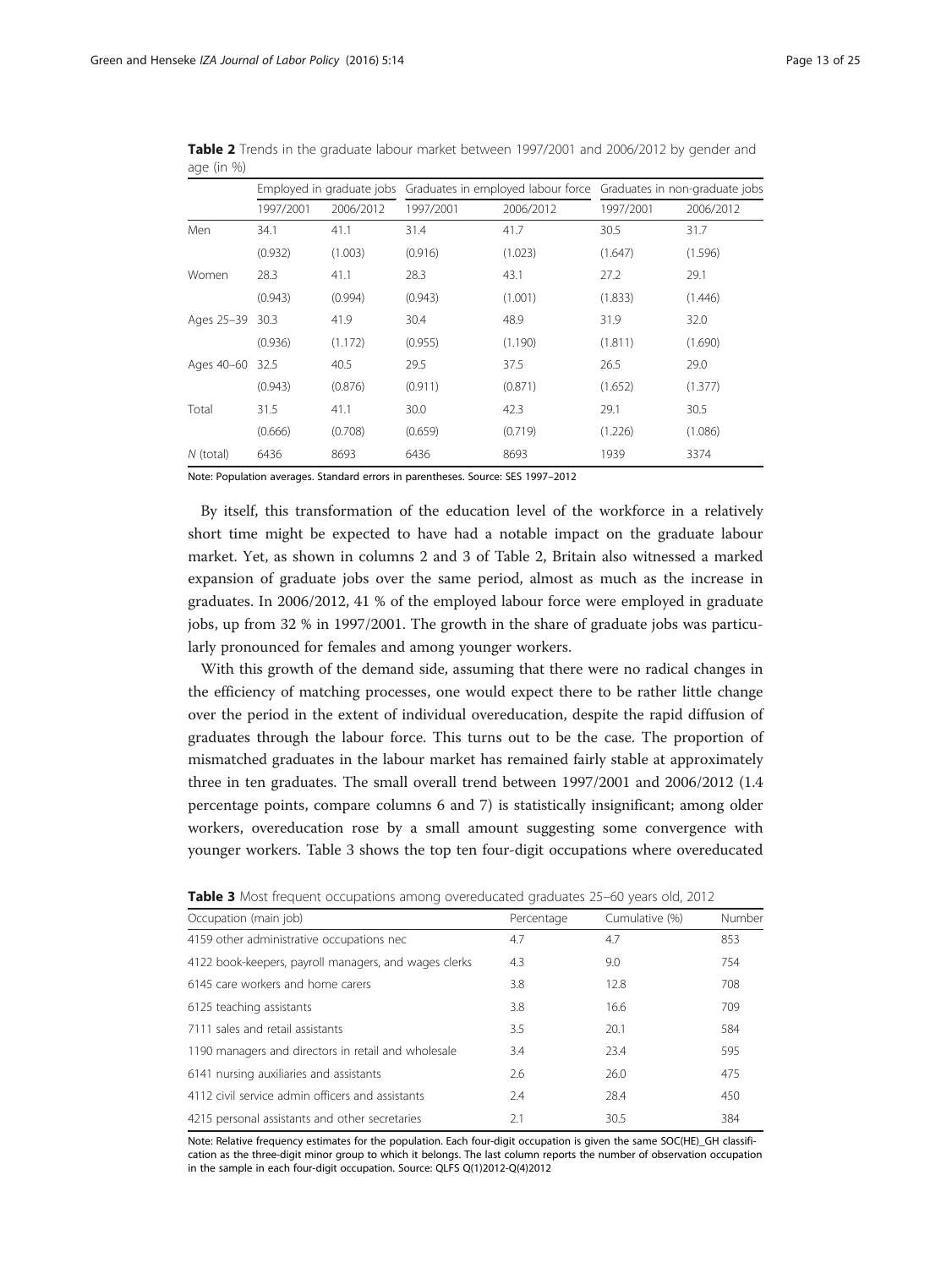<span id="page-13-0"></span>graduates were located in 2012: often in major group 4 occupations, such as "other administrative occupations". Sales and retail assistants also figure in the list; for those under age 30, this is the commonest occupation (12 % of those overeducated).

If graduate jobs have grown substantially, what is the proximate source of this growth? The growth of graduate jobs is potentially fuelled by two sources. First, there is the employment expansion in core graduate jobs—those occupations that were and have remained graduate-level occupations. While technological and organisational changes are thought to be the primary source of the evolving demand for skill, it is typically held to be manifested in the asymmetric polarisation of employment. The overall rise in skill demand is often assessed by this structural change alone. However, while it seems likely that structural change in the employment share of occupations will be the main proximate reason for increasing graduate jobs, graduate employment can also grow as a result of occupational upskilling, reflected by a reclassification of some occupations as graduate jobs which previously were non-graduate jobs. Only a few such switchers can contribute strongly to the change in graduate jobs, and in Britain, upgrading occurred with "Social Welfare Associate Professionals", "Managers in Farming, Horticulture, Forestry and Fishing", and "Managers and Proprietors in Other Service Industries", while "Sports and Fitness Occupations" were downgraded.

To investigate the relative importance of these two processes, we carried out a standard decomposition. The change in the proportion of graduate jobs was decomposed into a component that is due to upskilling of occupations and a second component that is due to a change in the employment share of existing graduate jobs. Specifically,

$$
\Delta g l = \sum_{j} \Delta g_j \left( \frac{l_j^1 + l_j^2}{2} \right) + \sum_{j} \Delta l_j \left( \frac{g_j^1 + g_j^2}{2} \right)
$$

where  $\Delta gl$  is the growth in employment share of graduate jobs,  $g_i$  is an indicator (0,1) of whether occupation *j* is a graduate occupation, and  $l_i$  is the employment share of occupation j in total employment.

The outcome of this exact decomposition is shown in Fig. 3. It shows that some 69 % (=100 \* 6.6/9.6) of the growth in total employment in graduate occupations can be

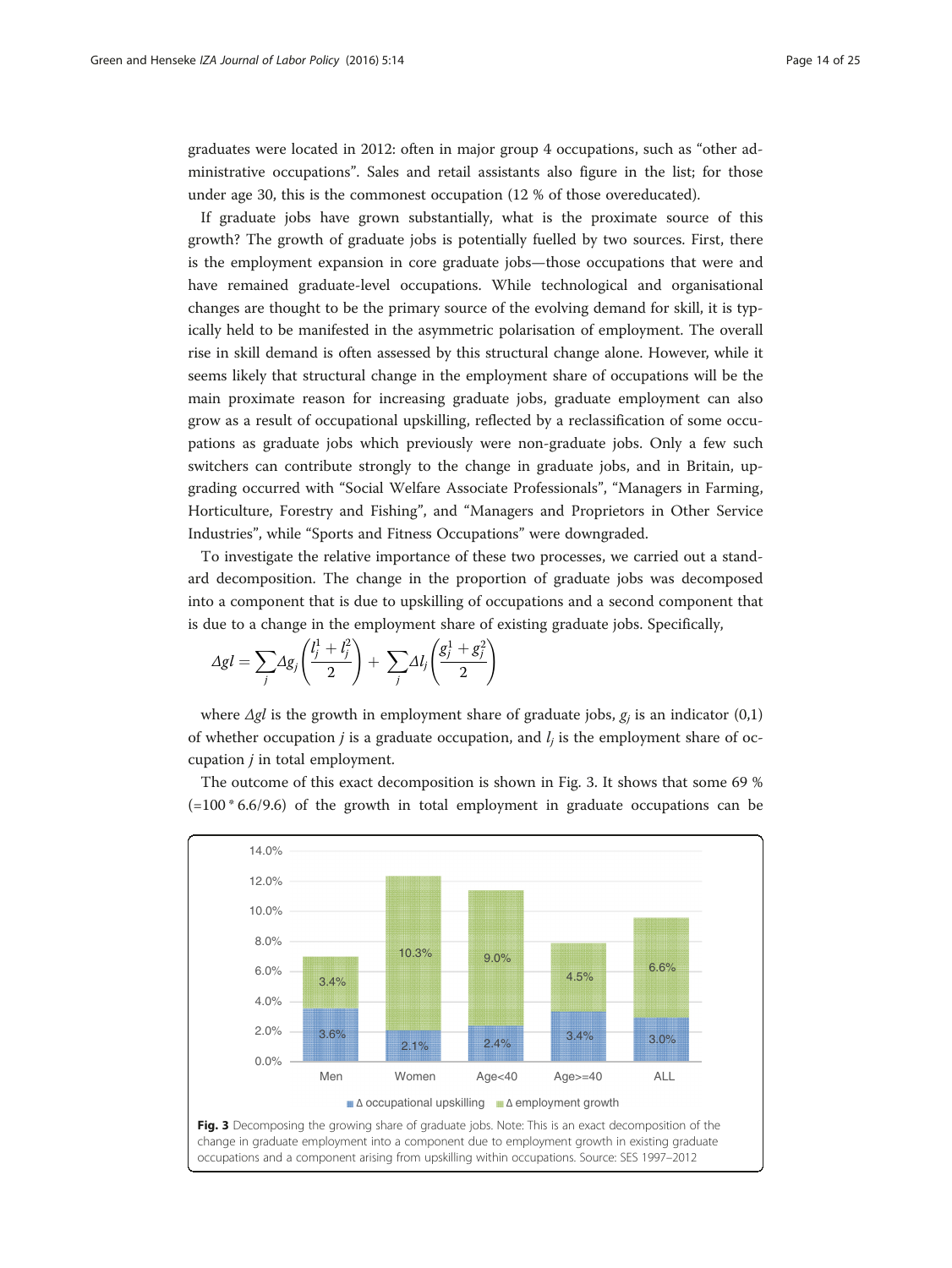<span id="page-14-0"></span>attributed to expanding employment in the core graduate jobs, with the remaining 31 % due to the increasing number of graduate occupations over time. At least over this period, then, the extent to which graduate employment rose would be underestimated by almost a third if one looked only at the changing occupational composition of employment.

It is of interest to examine the relative importance of the two components for the jobs held by men and women and by younger and older workers. Recent research has shown the importance of occupational upgrading for women in the recent British labour market (Lindley [2015](#page-23-0)). Consistent with that study, we find that some 83 % of the growing employment in graduate jobs for women is driven by employment expansion in graduate jobs. Underpinning this expansion, prominent examples of fastgrowing occupations where females are concentrated are teaching professionals and health associate professionals, which were, respectively, 88 and 65 % females in 1997– 2001. By contrast, men have experienced a notably lower level of occupational upgrading: for them, upgrading contributes only just under a half of the rise in graduate employment, the rest being due to upskilling within occupations.

Similarly, one might expect a different source pattern according to age group, since for older workers it is generally more costly to move out of non-growing occupations, given hiring practices (sometimes discriminatory, according to Riach and Rich [2010](#page-24-0)) that could favour younger workers in the growing skilled occupations, and the importance of occupation-specific and firm-specific skills for older workers (Autor and Dorn [2009](#page-22-0)). On the other hand, we have no particular priors about how the extent of withinjob upskilling varies with the age of the worker. As Fig. [3](#page-13-0) shows, consistent with this expectation, graduate employment growth is greater for those aged under 40. It also turns out that upskilling and reclassification is a slightly more important driver for the jobs held by older workers.

A note of caution is needed with these decompositions and the overall growth rate of graduate jobs. Because of the fuzziness of any dichotomous graduate job classifier, the number of occupations crossing the threshold is inevitably somewhat sensitive, both to sampling variation and to choice of clustering technique. Yet we can be confident that, if medium-term upskilling is measured solely through changes in the employment composition of occupations—the common method—it becomes subject to potentially substantial errors.

Equally, if one were to use one of the existing graduate job classifiers based on occupation major groups, one would obtain a somewhat different picture of the graduate labour market, even if the broad picture of growth in both graduate jobs and the share of graduates remains the same. For example, with the traditional classifier (groups 1 and 2), among men, the proportion doing graduate jobs changed little (and not significantly) from 33 to 35 %, and the proportion of male graduates who were overeducated according to this definition rose significantly from 38 to 43  $\%$ .<sup>11</sup> Such a difference from our main findings of unchanged overeducation in Table [2](#page-12-0) illustrates the importance of the chosen indicator.

#### 5 The changing wage differentials of matched and mismatched workers

While graduate overeducation has not, as some feared, rapidly expanded in the decade following 1997/2001, following the continued growth of graduate jobs, the polarising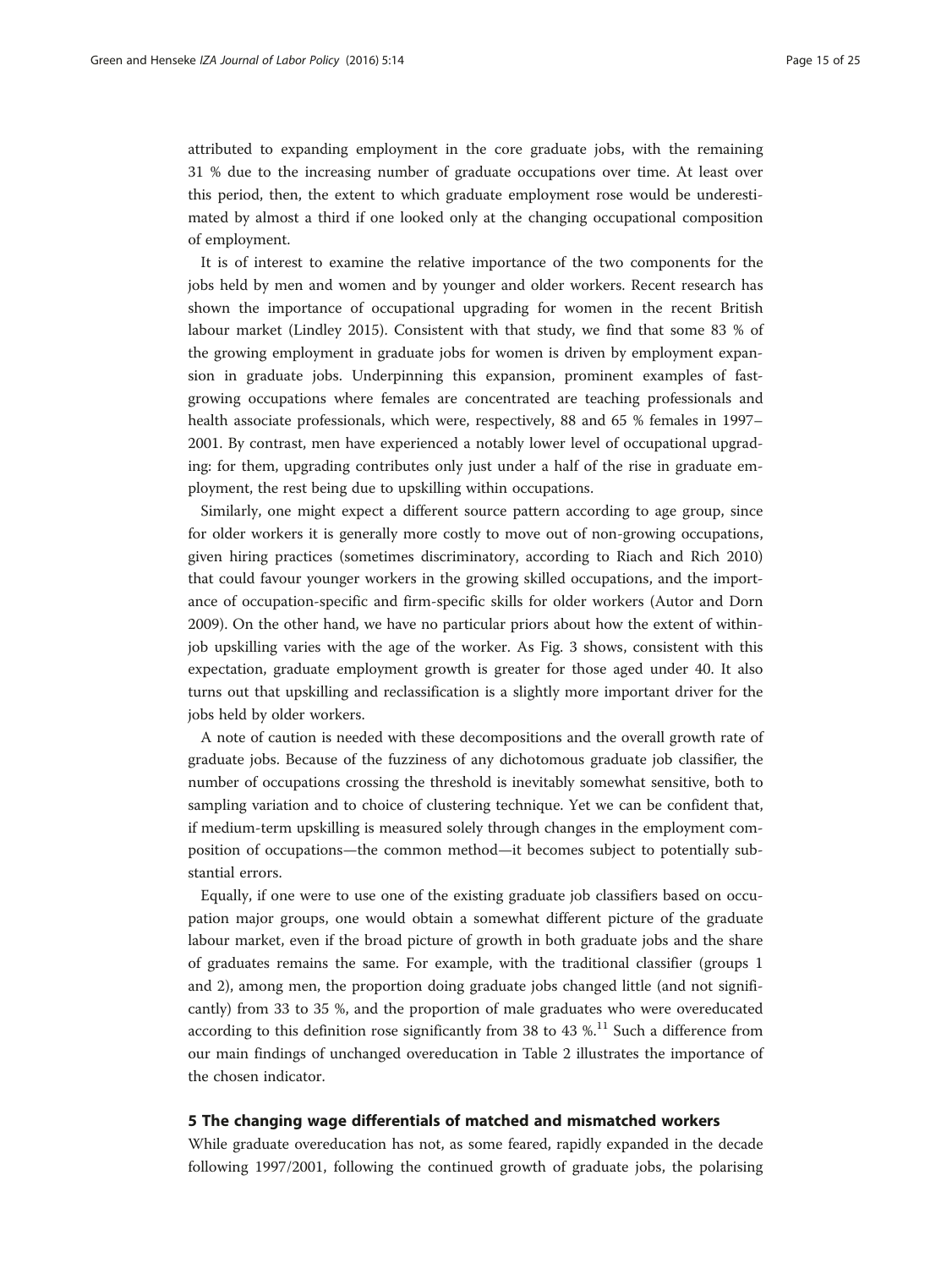<span id="page-15-0"></span>structure of employment overall nevertheless gives possible cause to expect some increasing differentiation. Moreover, the end of this period encompassed the disruptions of the Great Recession from 2008. Those attaining graduate jobs might be expected to have fared as well or better than before, given the maintained demand for high-skilled jobs at the end of the period. However, the consequences of overeducation of graduates could have deteriorated. In this section and the next, we study the outcomes. First, we investigate whether the graduate pay premium has become more differentiated. What has happened to the relative rewards of graduates? We examine this question, both with conventional quantile regressions to capture differentiation according to the size of the wage residual (sometimes taken as a signal of unobserved ability) and by investigating changes in the penalty for graduates' overeducation. Second, in the next section, we examine changes in the extent to which overeducation persists.

Table 4 presents a quantile regression analysis of the premium for tertiary education, relative to those at education level 2 (lower secondary). As can be seen, point estimates of the median returns increased for men but barely at all for women. The returns rose at the top quartile, significantly so for men. At the lowest quartile, however, returns fell significantly for women, while remaining steady for men. The net effect is that, for both sexes, there was a widening gap between the returns at the highest and lowest quartiles of the residual distribution. In both cases, the change is statistically significant. The residual is typically attributed to unobserved factors that may include both ability and match quality.

A process of differentiation can also be seen in the evolving penalty for overeducation. To study this, we utilised the SES data and SOC(HE)2000\_GH to run Mincer-type wage regressions among graduates for log hourly pay on an overeducation dummy, and

|                    | p25        | p50        | p75        |
|--------------------|------------|------------|------------|
| All $(N = 13,060)$ |            |            |            |
| P1 (1997/2001)     | $0.473***$ | $0.500***$ | $0.510***$ |
|                    | (0.0202)   | (0.0186)   | (0.0195)   |
| P2 (2006/2012)     | $0.420***$ | $0.538***$ | $0.586***$ |
|                    | (0.0250)   | (0.0188)   | (0.0275)   |
| Men $(N = 6509)$   |            |            |            |
| P1 (1997/2001)     | $0.392***$ | $0.453***$ | $0.491***$ |
|                    | (0.0308)   | (0.0236)   | (0.0290)   |
| P2 (2006/2012)     | $0.407***$ | $0.531***$ | $0.541***$ |
|                    | (0.0358)   | (0.0306)   | (0.0410)   |
| Women $(N = 6551)$ |            |            |            |
| P1 (1997/2001)     | $0.519***$ | $0.541***$ | $0.551***$ |
|                    | (0.0249)   | (0.0254)   | (0.0309)   |
| P2 (2006/2012)     | $0.417***$ | $0.547***$ | $0.583***$ |
|                    | (0.0286)   | (0.0246)   | (0.0252)   |

Table 4 Relative returns to tertiary education over lower secondary education at different quartiles of the log wage distribution

Note: Reported figures are the marginal effects of tertiary education on log real hourly pay over lower secondary education at the first, second, and third quartiles of the earnings distribution after controlling for age, age squared, sex (pooled model only), dummies for ethnicity (Asian, African, other, missing, and White as reference group), marital status, indicator for dependent children in the household, and a London dummy. Data from SES for the whole workforce in the age bracket 25–60. All models use survey weights. \*p < .1; \*\*p < .05; \*\*\*p < .01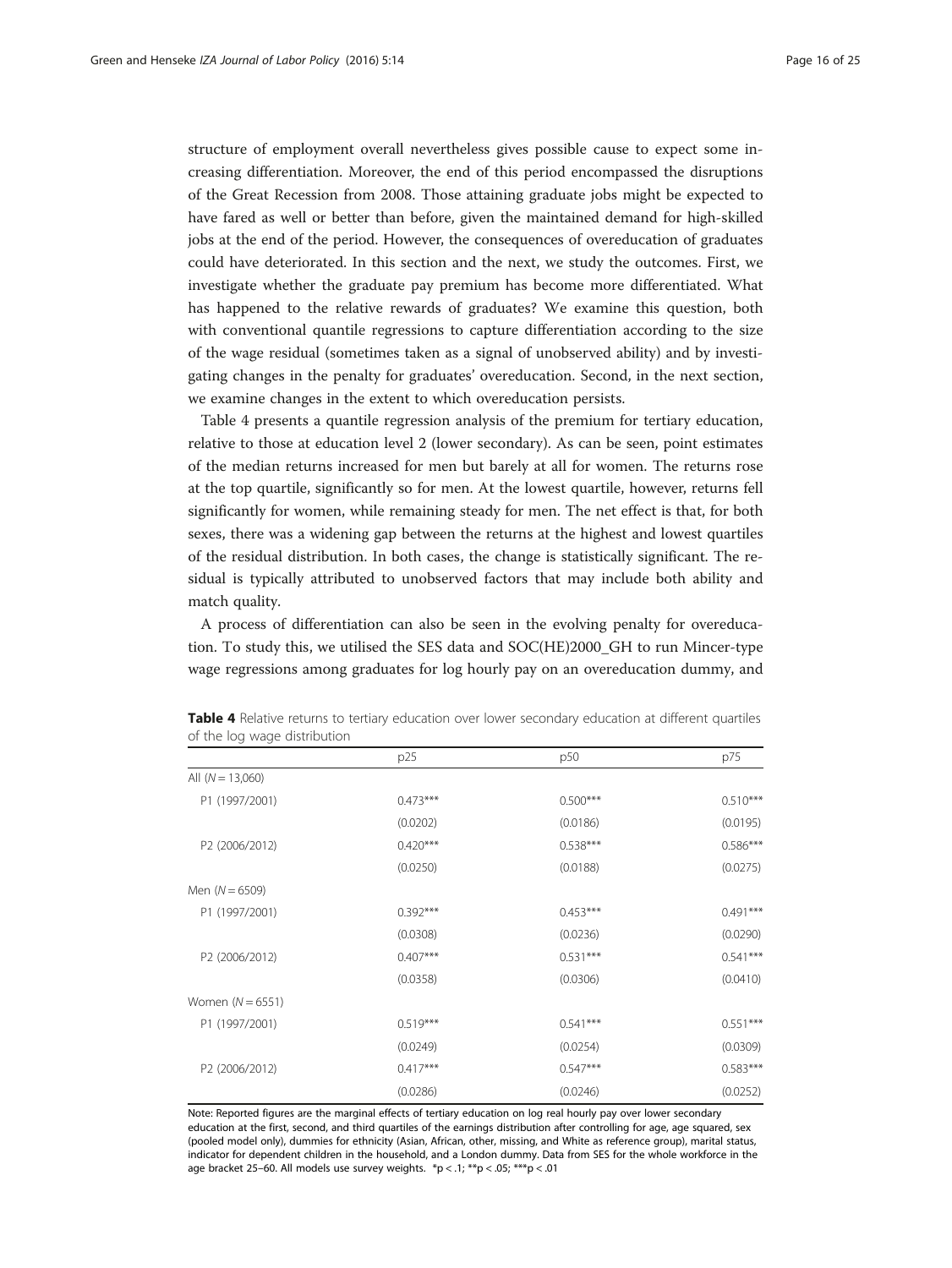period dummy to capture both trends and any interaction with overeducation, and a set of common control variables (age, age squared, marital status, presence of dependent children, region, survey year, and sex for the pooled model). The findings are shown in Table 5.

Consistent with other studies, the log wage penalty of mismatched (i.e. overeducated) graduates relative to matched graduates was significant and sizable, being 38 log points in 1997–2001. What we are primarily interested in, however, is how this penalty changed: by 2006–2012, it had risen to a hefty 49 log points. The final row summarises how the log wage penalty changed between periods, both overall and separately by gender. As can be seen from the first row, the penalty increased overall by 11 log points. The increase was similar in magnitude for men and women, though not quite statistically significant for men: it had risen by the end of the period to 45 log points for men and 52 log points for women.

One might ask how this 11-point rising penalty for overeducation is reflected in the changing returns for matched and non-matched graduates (as compared with matched non-graduates). To compute this, we also ran regressions comprising the full sample of graduates and non-graduates. The analysis (not shown here) indicated that the premium for matched graduates over matched non-graduates increased significantly by 5 points, which might be argued to be consistent with the persistence of skill-biased technological change over this period, while at the same time, there was a 6-point significant fall in the premium for mismatched graduates. This pattern of change parallels the changing quartile returns shown in the analysis of Table [4](#page-15-0).

The caveat to these analyses, as for other studies in the literature, is that overeducation status may be endogenous, reflecting either heterogeneous skills among graduates or other unobserved factors that also affect pay. Some studies have shown, for example, that workers with lower skill levels—measured by an external indicator such as test performance or math certification—experience a somewhat enhanced risk of being overeducated (Green and McIntosh [2007](#page-23-0); McGuinness and Bennett [2007;](#page-23-0) Chevalier and Lindley [2009\)](#page-22-0). These studies establish that overeducation may be partly a consequence of low skill, but by no means entirely so. In our own conclusions about the changing penalty, we are implicitly assuming that any endogeneity bias in the estimated overeducation penalty did not substantively change between the two periods.<sup>12</sup>

| 2001 GITG 2000 2012 |             |             |             |
|---------------------|-------------|-------------|-------------|
|                     | (1)         | (2)         | (3)         |
|                     | All         | Men         | Women       |
| 1997-2001           | $-0.375***$ | $-0.353***$ | $-0.406***$ |
|                     | (0.0297)    | (0.0424)    | (0.0393)    |
| 2006-2012           | $-0.485***$ | $-0.448***$ | $-0.521***$ |
|                     | (0.0269)    | (0.0436)    | (0.0289)    |
| Change              | $-0.110***$ | $-0.095$    | $-0.114**$  |
|                     | (0.0401)    | (0.0609)    | $(-0.0488)$ |
| N                   | 4553        | 2266        | 2287        |
|                     |             |             |             |

Table 5 Change in log wage penalty for mismatched over matched graduates between 1997– 2001 and 2006–2012

Notes: Estimation model:  $ln(y_i) = a_1 \cdot OE_i + a_2 \cdot T + a_3(OE_i \cdot T) + X_i \beta + e_i$ . y is real log hourly pay, OE is the dummy for overeducation, T is a (0/1) time dummy capturing the two periods, and X comprises controls for age, age squared, sex (pooled model only), dummies for ethnicity (Asian, Black, other, missing, and White as reference group), marital status, indicator for dependent children in the household, and a London dummy. The interaction coefficient picks up the change over time in the overeducation wage penalty.  $\sp{\ast}p < .1$ ;  $\sp{\ast} \sp{\ast}p < .05$ ;  $\sp{\ast} \sp{\ast} \sp{\ast}p < .01$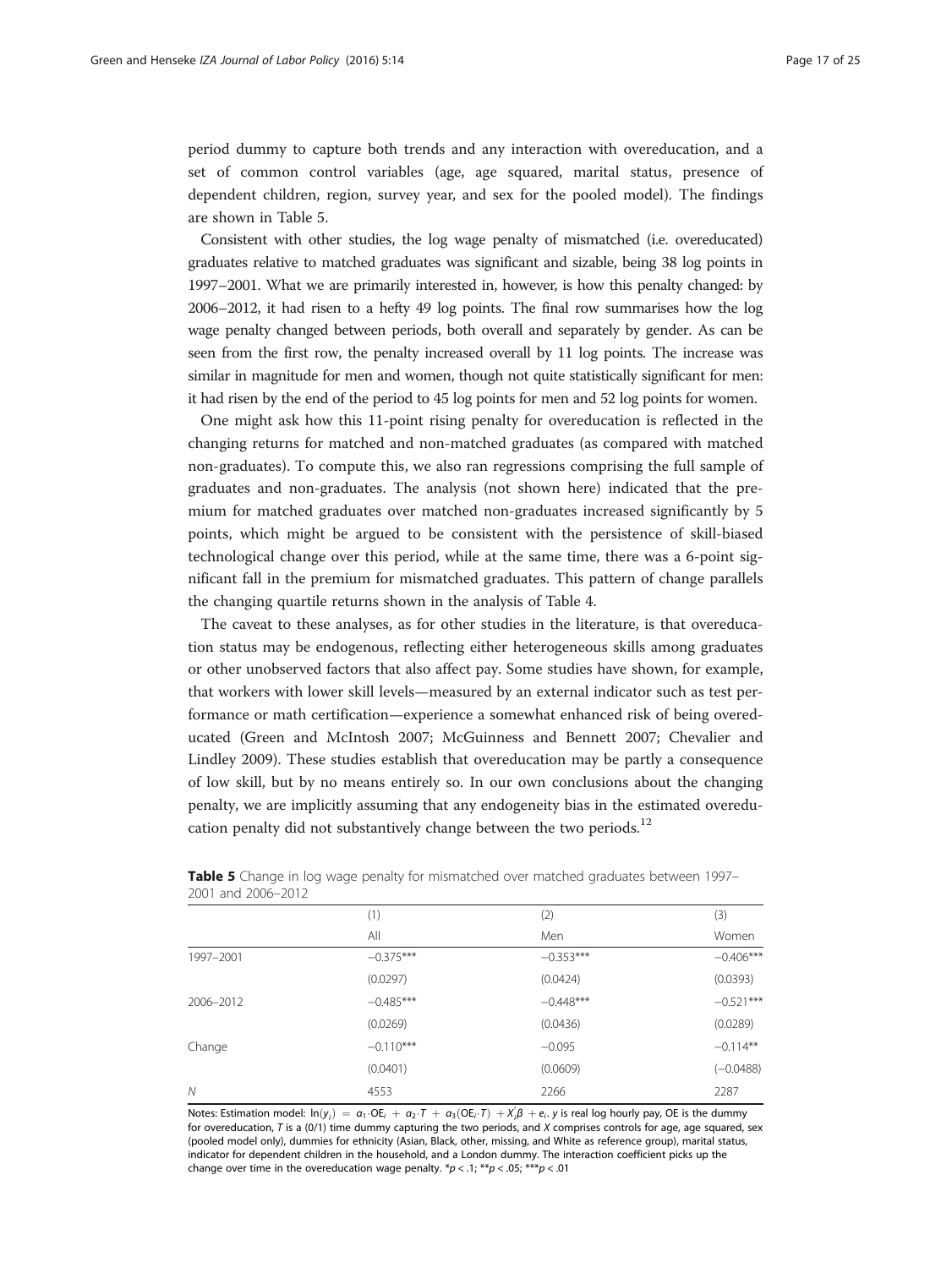<span id="page-17-0"></span>Thus, the prevalence of overeducation might not have altered very much, as the previous analysis of Table [2](#page-12-0) shows. Moreover, the wage premium for higher education, where it secures a graduate job, has improved. As expected, however, consequent upon the broader structural changes, the wage differences between matched and mismatched graduates have become more marked. If one were to view the chances of being overeducated, conditional on graduation, as to a considerable extent a matter of chance, then the risks have also increased.

#### 6 The persistence of skills mismatch

We now turn to the dynamics of graduate skills mismatch and ask whether the experience of overeducation in recent years has been subject to a substantial and changing level of state dependency. Whether graduate overeducation is a matter of concern (private or public) depends in part on its persistence. Thus, policy is unlikely to be called on if in most cases overeducated graduates remain in this state only for short periods. If, however, most become stuck in non-graduate jobs—perhaps due to lack of workplace learning opportunities—the efficiency, welfare, and policy implications become greater. Such concerns are augmented where non-employed graduates gaining employment transition to non-graduate jobs.

Unfortunately, previous studies in a range of countries have found that underutilisation of either qualifications or skills is persistent to a large extent, though with some variation over the type of education and age group (Sloane et al. [1999](#page-24-0); Carroll and Tani [2013;](#page-22-0) Kiersztyn [2013](#page-23-0); Mavromaras and McGuiness [2012](#page-23-0)). Some specifically test and reject the "career mobility" interpretation of overeducation, under which overeducation is expected to be temporary (Korpi and Tåhlin [2009](#page-23-0); Baert et al. [2013](#page-22-0)).

At the end of the 1990s, Britain's mismatched graduates faced a steadily growing economy and a buoyant labour market with falling unemployment. This outlook contrasts with that confronting graduates from 2006 to 2012, most of which was dominated by the Great Recession. By that time, as seen in Table [2,](#page-12-0) the aggregate balance between graduate jobs and the stock of graduates had slipped from slightly positive to slightly negative territory. Moreover, economic stagnation and rising unemployment indicate fewer new job openings, hence fewer opportunities for overeducated graduates to progress to a graduate job, as well as fewer opportunities for those out of work to find graduate jobs. We hypothesised, therefore, first that the state of graduate overeducation would have become more difficult to escape from than it had been between 1997 and 2001 and second that for those graduates not in work, more would find themselves transitioning into non-graduate jobs.

To investigate how persistent is graduate overeducation, we used ISCO(HE)88\_GH to describe graduates' transitions between work statuses, using an unbalanced panel of graduates in the BHPS/UKHLS in the age bracket 25 to 60 years during the years 1997–2001 and 2006–2012. We considered three states: non-employment, in work but mismatched (overeducated), and in work in a graduate job. Table [6](#page-18-0) presents year-onyear transition matrices.<sup>13</sup>

It can be seen that, among men, just over 11 % of mismatched workers found a matched job 1 year later over 1997–2001: a significant but small minority. Remarkably, this figure had not changed by the second period. Similarly, persistence for female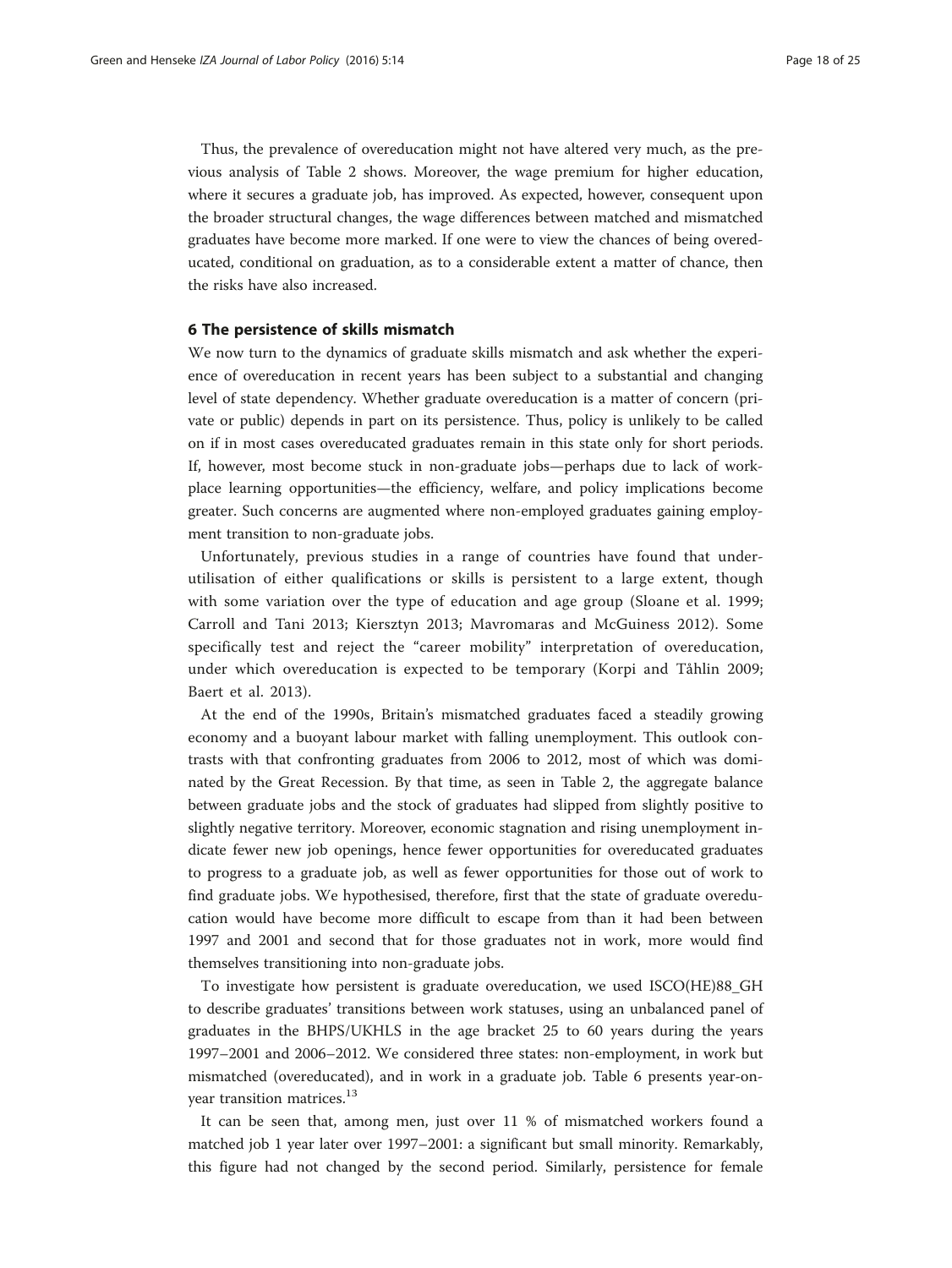Previous labour market Current labour market position

| position    |              |            |         |              |            |         |
|-------------|--------------|------------|---------|--------------|------------|---------|
|             | 1997-2001    |            |         | 2006-2012    |            |         |
|             | Non-employed | Mismatched | Matched | Non-employed | Mismatched | Matched |
| Men         |              |            |         |              |            |         |
| Not in work | 66.5         | 8.8        | 24.7    | 77.4         | 6.2        | 16.4    |
| Mismatched  | 2.9          | 85.8       | 11.3    | 3.6          | 85.0       | 11.4    |
| Matched     | 2.8          | 2.3        | 94.9    | 2.5          | 2.4        | 95.1    |
| Women       |              |            |         |              |            |         |
| Not in work | 71.3         | 8.6        | 20.1    | 69.8         | 12.3       | 18.0    |
| Mismatched  | 11.1         | 80.9       | 8.1     | 8.9          | 83.2       | 7.9     |
| Matched     | 7.1          | 2.0        | 90.9    | 5.7          | 2.8        | 91.5    |
| Ages 25-39  |              |            |         |              |            |         |
| Not in work | 54.9         | 11.3       | 33.9    | 57.0         | 13.4       | 29.6    |
| Mismatched  | 6.7          | 80.1       | 13.2    | 9.3          | 78.0       | 12.8    |
| Matched     | 4.4          | 3.1        | 92.5    | 5.3          | 2.9        | 91.8    |
| Ages 40-60  |              |            |         |              |            |         |
| Not in work | 79.4         | 7.0        | 13.6    | 81.0         | 9.0        | 10.0    |
| Mismatched  | 6.3          | 87.8       | 5.9     | 5.2          | 87.8       | 7.0     |
| Matched     | 5.0          | 1.3        | 93.7    | 3.3          | 2.5        | 94.2    |
| N           | 785          | 1025       | 3188    | 1291         | 1821       | 5632    |

<span id="page-18-0"></span>Table 6 Annual transitions between labour market states, 1997–2001 and 2006–2012 (in %)

Note: Transition matrix based on data from an unbalanced panel of economically active and inactive graduates aged 25–60 years from BHPS waves 7–18 and UKHLS waves 2–4

graduates remained at above 80 %. Comparing the younger and older age groups, the chances of escaping mismatch status were greater for the young (13 %) than for the old (6 %), but again, these figures barely changed between the periods. Thus, our first hypothesis is not confirmed: the escape velocity from mismatch status, already low in 1997–2001, did not decrease further by 2006–2012. Even though this period was dominated by a major recession, there remained a sufficient turnover of graduate jobs to offer some opportunities for graduates to move to better jobs.

Consistent with the second hypothesis, however, the table shows a deterioration in the prospects for non-employed graduates. Especially for men, fewer moved into employment a year later and there was a substantive decline, from 25 to 16 %, in the proportion of non-employed graduates who moved into graduate jobs. Since the decline in transitions to non-graduate jobs was much smaller, it is apparent that relatively fewer graduates gaining employment were moving into graduate jobs.

One might ask whether this decline is explained by compositional changes in the characteristics of male workers between periods. Accordingly, we also estimated a model of the transition controlling for demographic characteristics and for initial conditions; the results are shown in Table [7](#page-19-0). The findings suggest that part of the transition into graduate jobs is indeed linked to demographic and other individual characteristics. However, the fall between periods (shown in the third row) is significant, and its magnitude is even enhanced after controls and initial conditions are included in the model. We conclude that there was a genuine decline in the ability of graduates, once out of employment, to move into graduate jobs.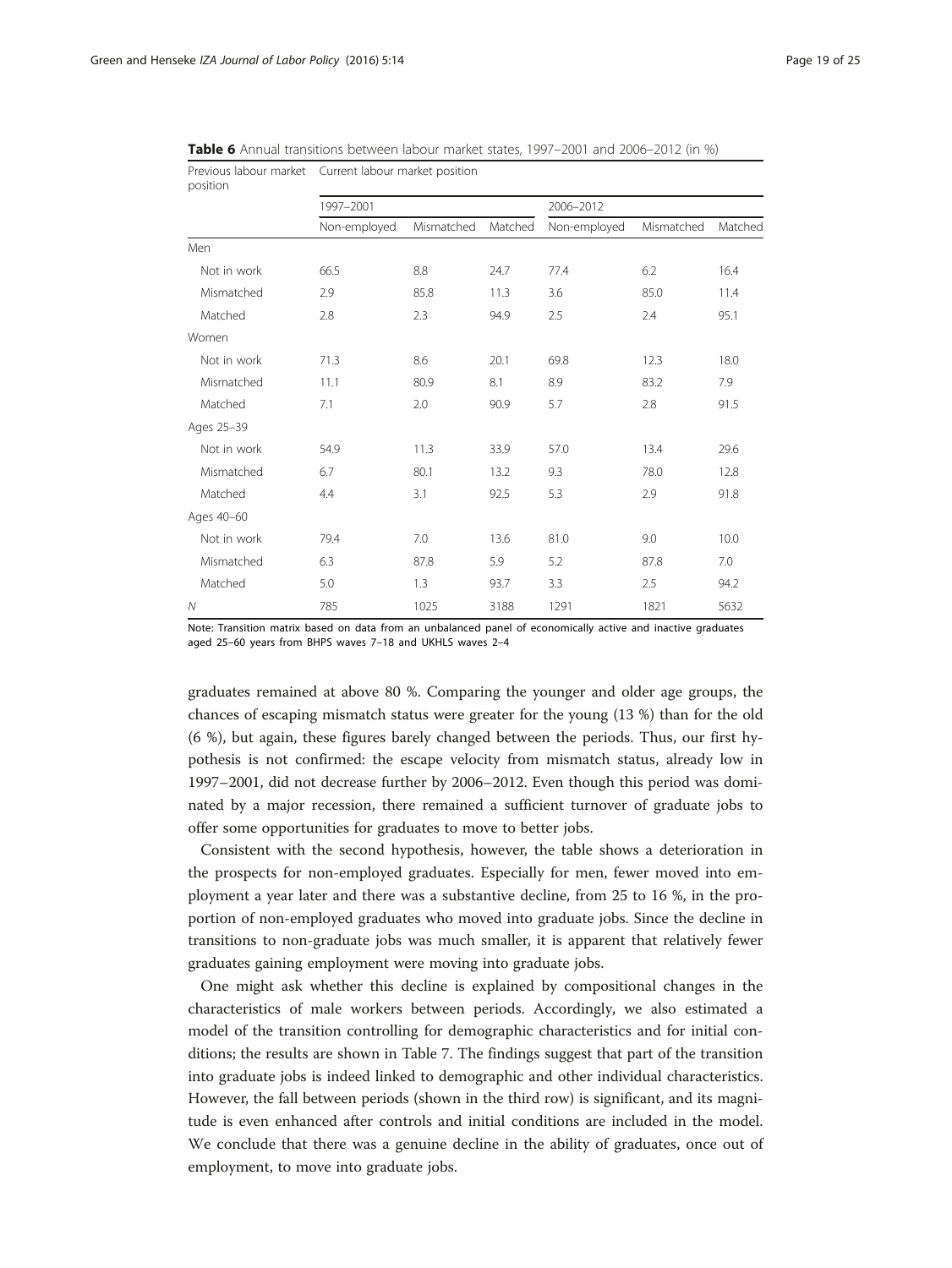| (1)         | (2)         | (3)         |
|-------------|-------------|-------------|
| $-0.521***$ | $-0.486***$ | $-0.166***$ |
| (0.0283)    | (0.0303)    | (0.0417)    |
| $-0.629***$ | $-0.600***$ | $-0.309***$ |
| (0.0219)    | (0.0242)    | (0.0405)    |
| $-0.108***$ | $-0.113***$ | $-0.142***$ |
| (0.0358)    | (0.0383)    | (0.0522)    |
|             | Χ           | Χ           |
|             |             | X           |
| 6862        | 6862        | 6801        |
|             |             |             |

<span id="page-19-0"></span>Table 7 Change in the probability for male graduates to move from non-employment to graduate work: marginal effects of non-employment in  $(t-1)$  on graduate work in t

Note: Results from a multinomial probit model:  $P(\text{Jbstat}) = a_1 * \text{lle} + a_2 * \text{period} + a_3(\text{lle} * \text{period}) + \beta X + e$ . Marginal effects calculated for the transition from lagged non-employment to graduate work. Model (2) includes dummy for ages >40, non-White ethnicity, married, children under 16 in the household, and residence in London or the South-East. Model (3) adds the initial value of the dependent variable and within-panel means of time-varying variables as well as the initial values of time-varying values to the list of covariates to address the initial condition problem and correlations between observed and unobserved individual characteristics following Wooldridge [\(2005\)](#page-24-0) and Rabe-Hesketh and Skrondal [\(2013\)](#page-23-0). Standard errors in parentheses.  $p < 0.1$ ;  $p \times 0.05$ ;  $p \times 0.01$ 

#### 7 Conclusions

Using a new and validated method for classifying occupations into graduate jobs or non-graduate jobs, this paper has investigated changes in the graduate labour market in Britain between 1997/2001 and 2006/2012. In addition to the method and outcome indicator of the classification process, the paper contributes novel evidence on a number of fronts:

- i. There was a very substantial growth, from 32 to 41 %, in the share of graduate jobs in Britain. Overall, employment growth of existing graduate occupations (at the minor group level) contributed most to the graduate job growth, the rest being due to upskilling and consequent reclassification of a small number of jobs as graduate.
- ii. While there was slightly greater growth in the supply of graduates, from 30 to 42 % of the employed labour force, the overall prevalence of overeducated graduates was stable at around 30 %. In particular, the massive influx of graduates into the labour force in the age bracket 25–39 years was absorbed with no increase in overeducation.
- iii. The returns to graduation became more dispersed, with those at the upper quartile of the residual distribution increasing, while those at the lowest quartile have fallen.
- iv. Similarly, the premium for matched graduates increased, while that for mismatched graduates decreased, with the result that the wage gap between matched and mismatched graduates—the overeducation penalty—increased by 11 log points.
- v. There has been no change in the degree of state dependence in overeducation status after 1 year, which has remained high. However, for non-employed male graduates moving into employment, the chances of entering a graduate job decreased.

Both our new classifier of graduate jobs and the concept itself have some limitations which we have noted. The indicator depends on the reliability of self-reported task measures. The methodology can only be followed where suitable data sets with task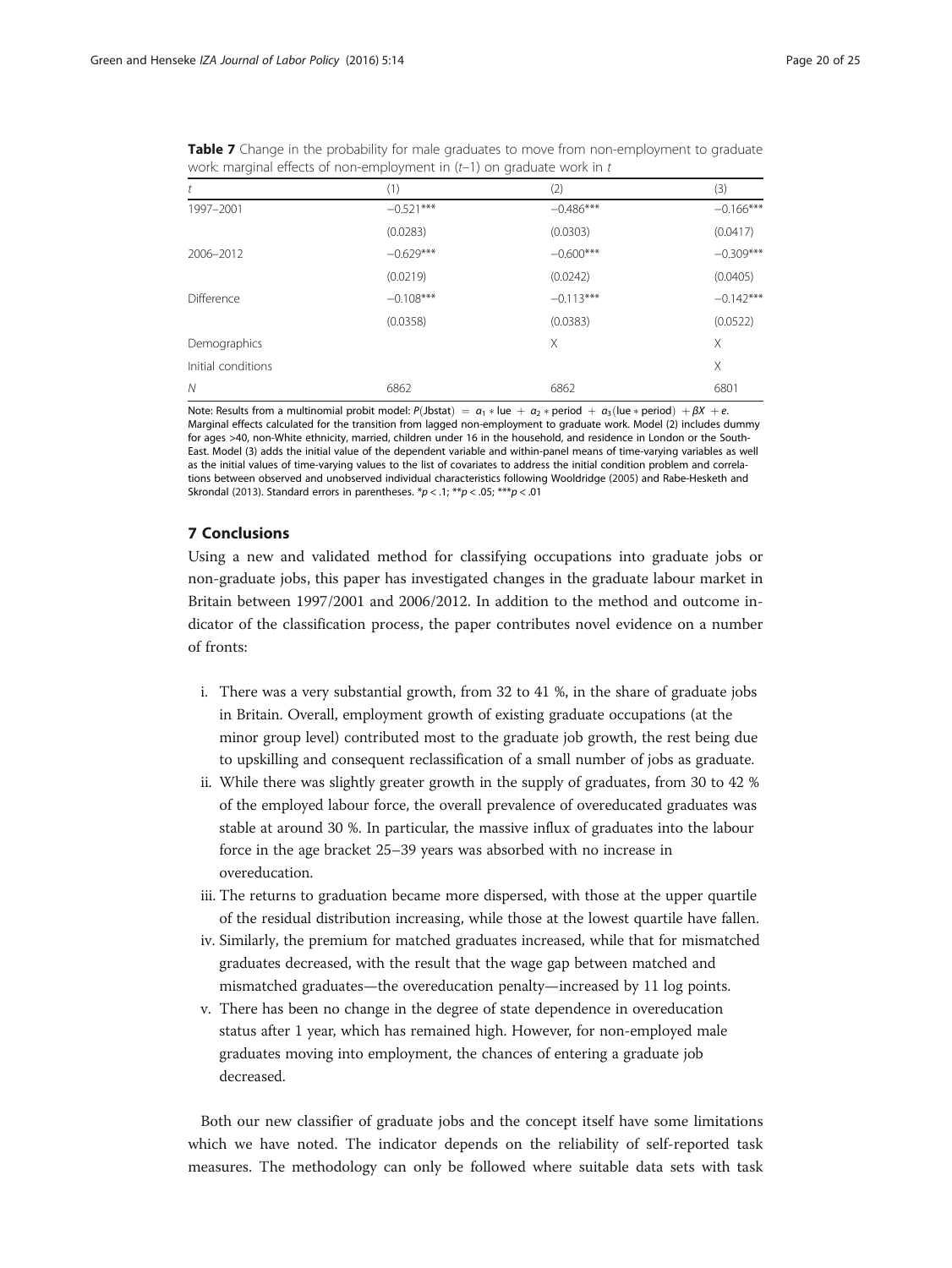and educational requirement data are available and where cell sizes are reasonable at least at the three-digit level; accordingly, while the classification can be applied to any contemporaneous data that includes the same occupation codes, the classification methodology is specific to each task-based data set. The classification is not as simple as, for example, describing graduate jobs through occupational major groups. Nevertheless, unlike expert-based evaluations of occupations, the statistically driven methodology is transparent and our classifier could be reproduced by other researchers (our data is available on the UK Data Archive). The indicator performs better than or as well as other available indicators in criterion validity tests.

The concept of a graduate job is also, as discussed in Section [2,](#page-2-0) somewhat fuzzy. Nevertheless, it is widely deployed in public discourse, and the analytical value of any graduate job classifier should be judged from its potential usefulness for understanding change in graduate labour markets. A knowledge of the distribution and trend in graduate jobs, as well as their varied pay, helps to inform the conditions surrounding private investment in tertiary human capital—something that is especially useful at a time of rising uncertainty about future skill demands of technology and (in the case of Britain) of increasing student debt following the raising of tuition fees in 2012 to £9000.

In this context, SOC(HE)\_GH appears to yield a plausible analysis of changes in the first decade of this century, which can complement the picture obtained from calculations of rates of return. The growth of graduate jobs kept up with the growth of graduates, but the differentiation trend would appear to be raising the risks associated with an investment in college, altering thereby the potential contribution of growing tertiary education to raising social mobility. The demonstrated risks are embodied in two forms: the chances of being in the lower quartile of the (graduate) pay distribution and the chances of being—and remaining—overeducated with its accompanying wage penalty. While these are separate risks, they are related by the fact that overeducated graduates are more likely to be in the lower parts of the distribution. Moreover, both manifestations of risk show increases, consistent with the macro-level drivers noted in the introduction: the relative diminution of middle-level jobs over the long term and the effect of the Great Recession. And, while we found no structural change in the skills used in graduate jobs over the period, massification of higher education might itself be leading to increasing heterogeneity in graduate skills.

The findings also demonstrate how estimates of upskilling derived from changing occupational composition could be downward-biased in a decade where there has been some net upgrading of occupations and vice versa if there develops a downskilling trend as has been suggested for the USA (Beaudry et al. [2016](#page-22-0)). An adequate graduate job classifier, using the methodology proposed here, will help to understand both the distribution of high-skills demand and its growth. With the ongoing massification of higher education worldwide, the supply of graduates will grow for at least the next two decades, but the expansion of graduate jobs is more uncertain, given uncertainty over future technologies, including predictions that the so-called fourth industrial revolution may radically alter the demand for labour. A good understanding of graduate labour markets is likely therefore to become even more important. Trends and distributions of graduate jobs could be analysed for any population where suitable task-based and educational requirement data are available, such as Germany or the USA. If the OECD's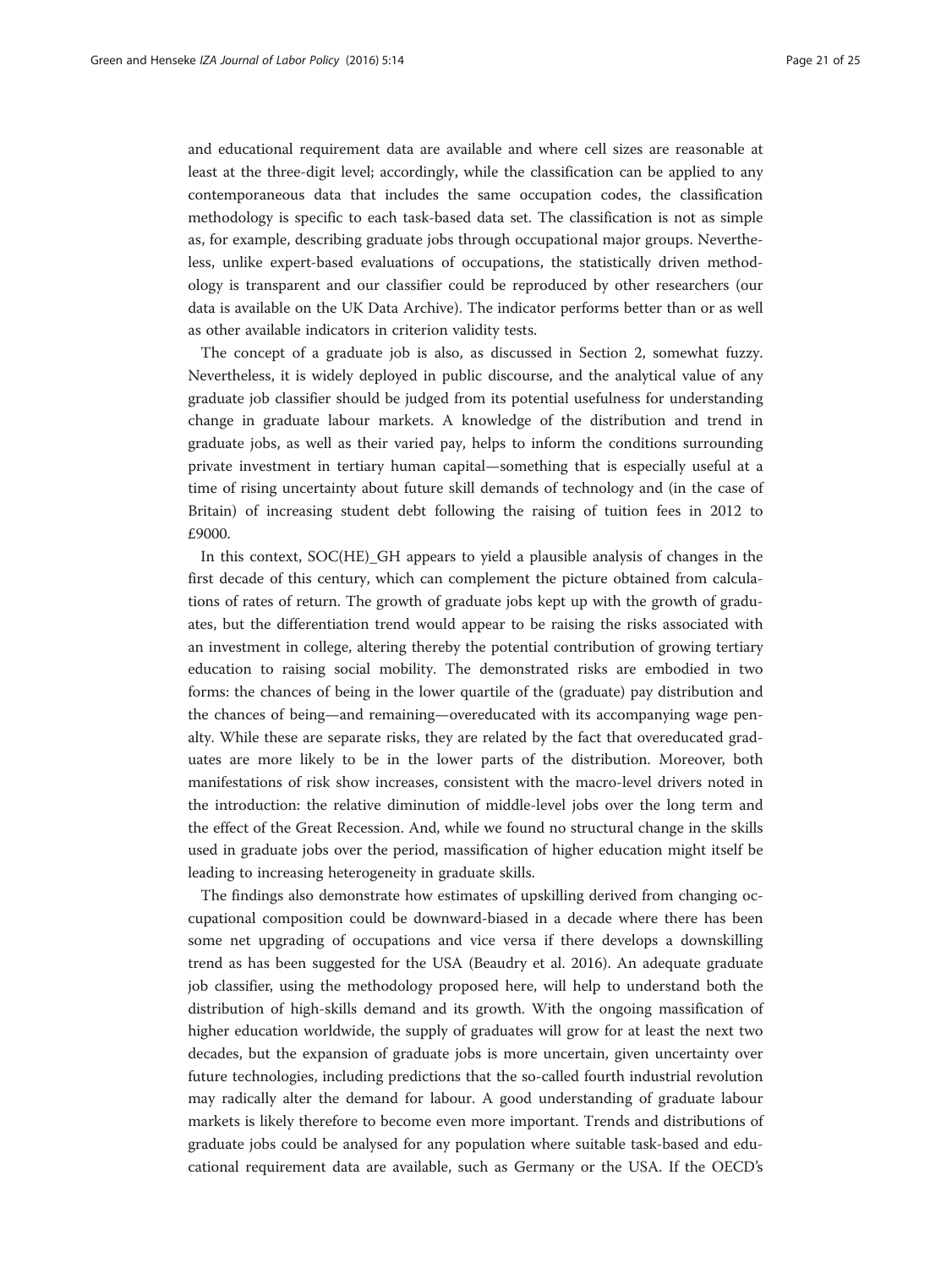Survey of Adult Skills is repeated with sufficient consistency after a decade, an analysis of the trend in graduate jobs in multiple countries would be highly informative.

#### Endnotes

<sup>1</sup>Here and throughout, we refer to "skills" in a broad sense, to embrace knowledge and attitudes as well as technical capabilities (Green [2013](#page-23-0), Chap. 2).

 $2$ The term "job" is in this paper described by the three-digit occupation group (rather than the individual contracts that employers and employees enter into). See Green and Henseke ([2014](#page-23-0)) for a parallel approach using unit groups at the four-digit level. The alternative would be to treat each individual employment contract as a job. Using individual-level data, some studies classify individual jobs according to whether graduates perceive their skills are being utilised (Smetherham [2006\)](#page-24-0); such indices are inherently not transferable to other data sets.

 $3$ For this reason, some researchers derive fuzzy indicators of educational mismatch, derived from latent variable analyses (Betti et al. [2011](#page-22-0)). Beyond the critique of existing indicators developed here, a pure human capital approach might question the use of any demand-side concept such as "graduate job", given non-zero substitutability in production; we take the view that demand-side concepts, given their explanatory power, complement the human capital approach.

<sup>4</sup>We have added the suffix "EP" in order to distinguish this classifier from the one we develop below.

<sup>5</sup>Full details of these surveys, which have all been placed in the UK Data Archive, can be found at Ashton and Felstead [\(1998\)](#page-22-0), Felstead et al. [\(2002](#page-23-0), [2007](#page-23-0)), and Felstead and Green [\(2008\)](#page-23-0) and for the 2012 survey in Felstead et al. ([2013\)](#page-23-0) at [http://www.cardiff.ac.uk/](http://www.cardiff.ac.uk/socsi/ses2012/) [socsi/ses2012/.](http://www.cardiff.ac.uk/socsi/ses2012/)

### 6 <http://www.ons.gov.uk/ons/index.html>

 $7A$  special situation arises in a few cases where workers state that a post-graduate level is required to get the job, but not necessary to perform it. It is plausible to assume that a qualification at first-degree level or similar will be nonetheless essential or fairly necessary to carry out the job tasks. We therefore replace the value of the binary variable with the value 1 in such situations.

<sup>8</sup>It is for this reason that the OECD Survey of Adult Skills used frequencies for the response frames to task questions, since these were held to be less susceptible to cultural/cross-national bias than an "importance" scale.

<sup>9</sup>The threshold is taken to be time invariant, on the assumption, implicit in most research on returns to higher education, that the standard of higher education has not changed over the time period. While the latter is hard to test, absent skills data for graduates in the two periods, we included a period dummy in the relationship that was computed at stage 2 between the GSR and the tertiary educational requirement. The result implied that there has been no substantive or significant change in the level of skills that employers expect when requiring their employees to have degrees.

<sup>10</sup>We also explored alternative approaches to derive an empirical classification of graduate jobs (see Green and Henseke [2014](#page-23-0) for details). These fared only slightly worse in the validation procedure than SOC(HE)\_GH.

<sup>11</sup>Using the Gottschalk-Hansen classification approach also found a decrease in the prevalence of graduate jobs and a rise in overeducation during the 2000s.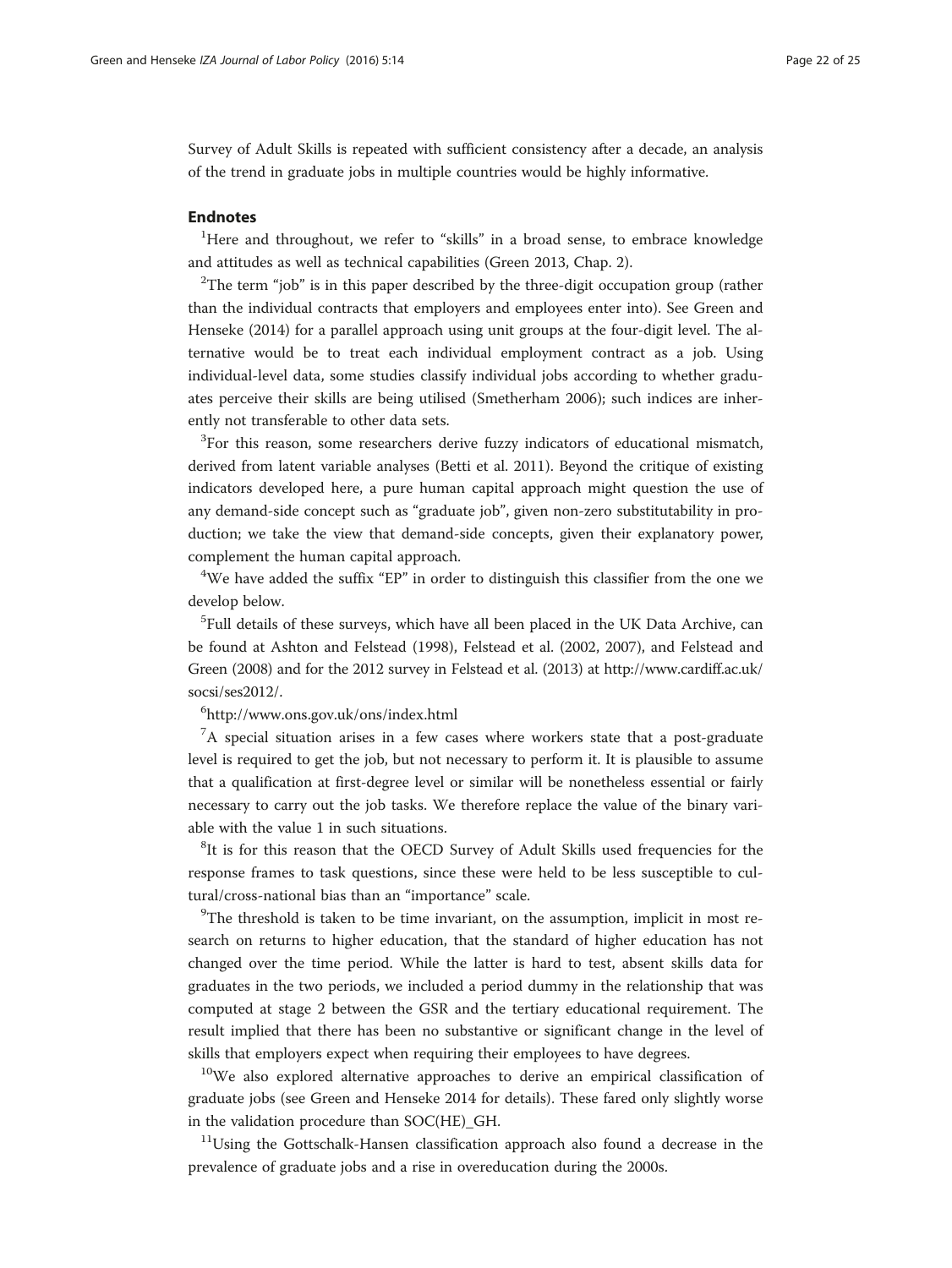<span id="page-22-0"></span> $12$ As one check, by including a period dummy, we tested whether there was a change, between time periods, in the relationship between required skills and the GSR index used to derive the classifier. There was no significant change.

<sup>13</sup>Moving to dependent interviewing caused a mid-2000s break in year-on-year occupational mobility estimates from BHPS (Perales [2014\)](#page-23-0). Following Longhi and Brynin ([2010](#page-23-0)) for period 1, we classified occupational switches as genuine only where the current job started after the last interview.

#### Additional file

[Additional file 1:](dx.doi.org/10.1186/s40173-016-0070-0) This additional file gives further details of the procedures used for generating the graduate job classifier (SOC(HE)\_GH) used in the paper, lists graduate and non-graduate jobs within major occupation groups 1–4, and presents additional criterion validity tests of SOC(HE)2010\_GH against existing graduate job indicators used elsewhere.

#### Competing interests

The IZA Journal of Labor Policy is committed to the IZA Guiding Principles of Research Integrity. The authors declare that they have observed these principles.

#### Acknowledgements

We would like to thank Claire Callender for her helpful comments on an earlier draft of the paper. We are also thankful to the anonymous referees and editor for the useful remarks. Responsible editor: David Neumark

#### Funding

This study was funded by a grant to the LLAKES Centre, UCL Institute of Education, by the UK Commission for Employment and Skills through its strategic partnership with the Economic and Social Research Council.

#### Received: 4 February 2016 Accepted: 20 May 2016 Published online: 26 July 2016

#### References

Acemoglu D, Autor D (2011) Skills, tasks and technologies: implications for employment and earnings. Handb Labor Econ 4:1043–1171

Allen J, Van der Velden R (Eds) (2011) The flexible professional in the knowledge society: New challenges for higher education. Springer Science & Business Media

Altonji JG, Blom E, and Meghir C (2012). Heterogeneity in human capital investments: high school curriculum, college major, and careers (No. w17985). National Bureau of Economic Research.

Ashton D, Felstead A (1998) Organisational characteristics and skill formation in Britain: is there a link?, Working Paper 22. Leicester University, Centre for Labour Market Studies

Autor D, Dorn D (2009) The skill content of jobs and the evolution of the wage structure—this job is "getting old": measuring changes in job opportunities using occupational age structure. Am Econ Rev 99(2):45

Autor DH, Levy F, Murnane RJ (2003) The skill content of recent technological change: an empirical exploration. Q J Econ 118(4):1279–1333

Baert S, Cockx B, Verhaest D (2013) Overeducation at the start of the career: stepping stone or trap? Labour Econ 25: 123–140

Beaudry P, Green DA, Sand BM (2016) The great reversal in the demand for skill and cognitive tasks. J Labor Econ 34(1, pt 2):S199–S247

Betti G, D'Agostino A, Neri L (2011) Educational mismatch of graduates: a multidimensional and fuzzy indicator. Soc Indic Res 103(3):465–480

Bukodi E, Goldthorpe J (2011) Social class returns to higher education: chances of access to the professional and managerial salariat for men in three British birth cohorts. Longit Life Course Stud 2(2):185–201

Cardoso AR (2007) Jobs for young university graduates. Econ Lett 94(2):271–277

Carroll D, Tani M (2013) Over-education of recent higher education graduates: new Australian panel evidence. Econ Educ Rev 32:207–218

Chevalier A, Lindley J (2009) Overeducation and the skills of UK graduates. J R Stat Soc Ser A Stat 172(2):307–337

Dustmann C, Ludsteck J, and Schönberg U (2009). Revisiting the German wage structure. Q J Econ, 124(2):843–881 Elias P, McKnight A (2001) Skill measurement in official statistics: recent developments in the UK and the rest of Europe. Oxf Econ Pap 53(3):508–540

Elias P, Purcell K (2004a) Is mass higher education working? Evidence from the labour market experiences of recent graduates. Natl Inst Econ Rev 190(1):60–74

Elias P, Purcell K (2004b) SOC (HE): a classification of occupations for studying the graduate labour market, Research Graduate Careers Seven Years On, Research Paper., p 6

Elias P, Purcell K (2013) Classifying graduate occupations for the knowledge society, Institute for Employment Research. University of Warwick. Futuretrack working paper, 5

Everitt BS, Landau S, Leese M (2001) Cluster analysis. Arnold, A member of the Hodder Headline Group, London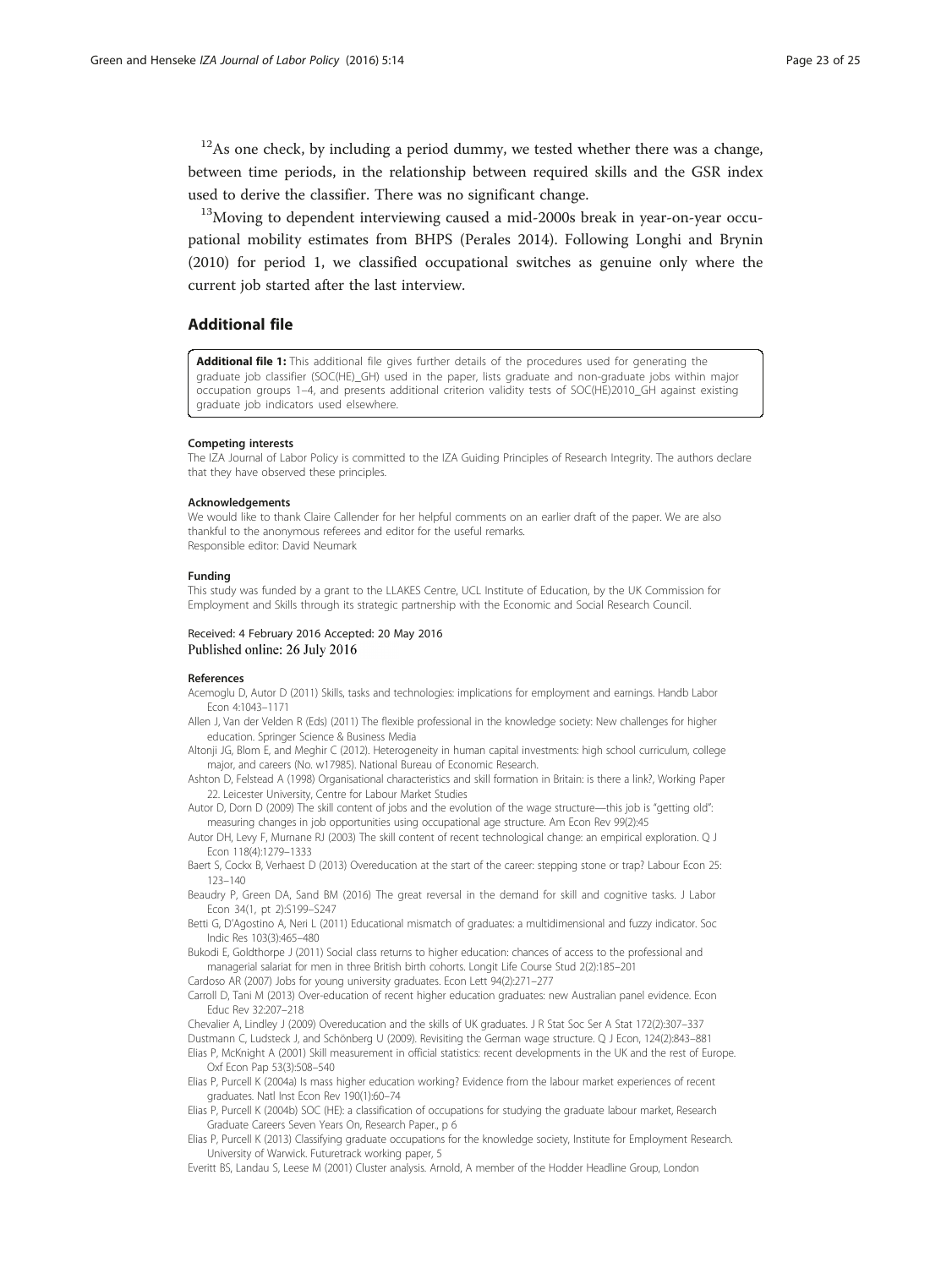<span id="page-23-0"></span>Felstead A, Green F (2008) Skills at work in Scotland, 1997 to 2006. Glasgow, Scottish Enterprise

Felstead A, Gallie D, Green F (2002) Work skills in Britain 1986-2001. DfES Publications, Nottingham, p 160

Felstead A, Gallie D, Green F, Zhou Y (2007) Skills at work, 1986-2006. University of Oxford, SKOPE

Felstead A, Gallie D, Green F, Inanc H (2013) Skills at work in Britain. Centre for Learning and Life Chances in Knowledge Economies and Societies, Institute of Education, London

Fernández-Macías E (2012). Job polarization in Europe? Changes in the employment structure and job quality, 1995-2007. Work and Occupations, 0730888411427078.

Figueiredo H, Teixeira P, Rubery J (2011) Is mass higher education working?., An Update and a Reflection on the Sustainability of Higher Education Expansion in Portugal, (No. 14)

Figueiredo H, Teixeira P, Rubery J (2013) Unequal futures? Mass higher education and graduates' relative earnings in Portugal, 1995–2009. Appl Econ Lett 20(10):991–997

Gathmann C, Schönberg U (2010) How general is human capital? A task-based approach. J Labor Econ 28(1):1–49 Goos M, Manning A, Salomons A (2014) Explaining job polarization: routine-biased technological change and offshoring. Am Econ Rev 104(8):2509–2526

Gottschalk P, Hansen M (2003) Is the proportion of college workers in noncollege jobs increasing? J Labor Econ 21(2):449–471 Green F (2012) Employee involvement, technology and evolution in job skills: a task-based analysis. Ind Labor Relat Rev 65(1):36–67

Green, F. (2013). Skills and skilled work: an economic and social analysis. Oxford University Press, Paris

Green F, Henseke G (2014) The changing graduate labour market: analysis using a new indication of graduate jobs, LLAKES Research Paper., p 50

Green F, James D (2003) Assessing skills and autonomy: the job holder versus the line manager. Hum Resour Manag J 13(1):63–77

Green F, McIntosh S (2007) Is there a genuine under-utilization of skills amongst the over-qualified? Appl Econ 39(4):427–439

Green F, Zhu Y (2010) Overqualification, job dissatisfaction, and increasing dispersion in the returns to graduate education. Oxf Econ Pap 62(4):740–763

Green A, Green F, Pensiero N (2015) Cross-country variation in adult skills inequality, Why are the Anglophone Countries so unequal? Comparative Education Review. Autumn

Groom B (2013) Half of recent graduates are in non-graduate jobs, Financial Times, November 19<sup>th</sup>

Hoekstra M (2009) The effect of attending the flagship state university on earnings: a discontinuity-based approach. Rev Econ Stat 91(4):717–724

Jürges H (2007) True health vs response styles: exploring cross-country differences in self-reported health. Health Econ 16(2):163–178

Kiersztyn A (2013) Stuck in a mismatch? The persistence of overeducation during twenty years of the post-communist transition in Poland. Econ Educ Rev 32:78–91

Korpi T, Tåhlin M (2009) Educational mismatch, wages, and wage growth: overeducation in Sweden, 1974–2000. Labour Econ 16(2):183–193

Kuczera M, Field S, Windisch HC (2016) Building skills for all: a review of England. Policy insights from the Survey Of Adult Skills. OECD, Paris

Lindley J (2015) Gender differences in job quality. In: Green F, Felstead A, Gallie D (eds) Unequal Britain at work. The evolution and distribution of job quality. Oxford University Press, Oxford, pp 42–61

Lindley JK, Machin S (2014) Spatial changes in labour market inequality. J Urban Econ 79:121–138

Little B, Braun E, Tang WY (2008) Competences possessed and required by European graduates REFLEX Report to HEFCE No 4

Longhi S, Brynin M (2010) Occupational change in Britain and Germany. Labour Econ 17(4):655–666

Lui HK, Suen W (2005) The shrinking earnings premium for university graduates in Hong Kong: the effect of quantity or quality? Contemp Econ Policy 23(2):242–254

Machin S, McNally S (2007) Tertiary education systems and labour markets, Education and Training Policy Division, OECD

Macmillan, L., Tyler, C., and Vignoles, A. (2015). Who gets the top jobs? The role of family background and networks in recent graduates' access to high-status professions. J Soc Policy 44(03):487–515

Martins PS, Pereira PT (2004) Does education reduce wage inequality? Quantile regression evidence from 16 countries. Labour Econ 11(3):355–371

Mason G, Williams G, Cranmer S (2009) Employability skills initiatives in higher education: what effects do they have on graduate labour market outcomes? Educ Econ 17(1):1–30

Matthes B, Christoph B, Janik F, Ruland M (2014) Collecting information on job tasks—an instrument to measure tasks required at the workplace in a multi-topic survey. J Lab Mark Res 47(4):273–297

Mavromaras K, McGuinness S (2012) Overskilling dynamics and education pathways. Econ Educ Rev 31(5):619–628 McGuinness S (2006) Overeducation in the labour market. J Econ Surv 20(3):387–418

McGuinness S, Bennett J (2007) Overeducation in the graduate labour market: a quantile regression approach. Econ Educ Rev 26(5):521–531

Milburn A (2009) Unleashing aspiration: the final report of the panel on fair access to the professions

Neumark D, Johnson H, Mejia MC (2013) Future skill shortages in the U.S. economy? Econ Educ Rev 32:151–167

O'Leary NC, Sloane PJ (2014) Too many graduates? An application of the Gottschalk-Hansen model to young British graduates between 2001-2010, IZA Discussion Paper., p 8413

OECD. (2013). OECD Skills Outlook 2013: first results from the Survey of Adult Skills. OECD Publishing, Paris ONS (2013) Full report—graduates in the UK labour market 2013

Perales F (2014) How wrong were we? Dependent interviewing, self-reports and measurement error in occupational mobility in panel surveys. Longit Life Course Stud 5(3):299–316

Pierre G, Sanchez Puerta ML, Valerio A, Rajadel T (2014) STEP skills measurement surveys: innovative tools for assessing skills Rabe-Hesketh S, Skrondal A (2013) Avoiding biased versions of Wooldridge's simple solution to the initial conditions problem. Econ Lett 120(2):346–349